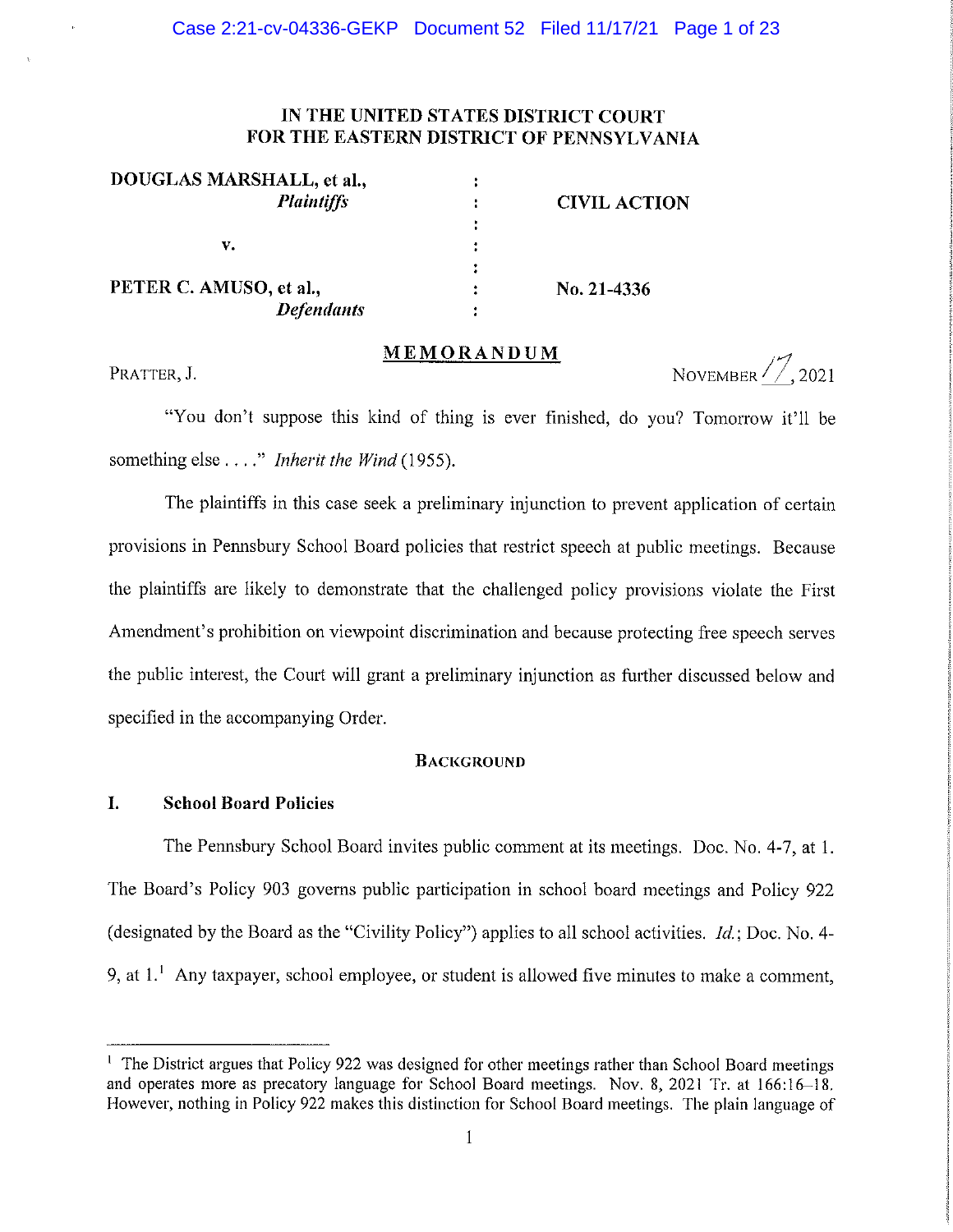## Case 2:21-cv-04336-GEKP Document 52 Filed 11/17/21 Page 2 of 23

subject to certain requirements and restrictions. Doc. No. 4-7, at 3. Speakers "must preface their comments by an announcement of their name, address, and group affiliation if applicable." *Id.* The Board's presiding officer may interrupt or terminate public comments deemed "too lengthy, personally directed, abusive, obscene, or irrelevant." *Id.* The presiding officer may also "[r]equest any individual to leave the meeting when that person does not observe reasonable decorum" and can "[r] equest the assistance of law enforcement officers to remove a disorderly person when that person's conduct interferes with the orderly progress of the meeting." Id. Similarly, "offensive, obscene or otherwise inappropriate banners or placards, or those that contain personal attacks" are prohibited. *Id.* at 4.

In 2020, the COVID-19 pandemic temporarily shifted Pennsbury School Board meetings to a virtual setting. The Board received written submissions from "speakers" in advance of each virtual meeting. Doc. No. 44-4  $\P$  8-13. By the January 2021 meeting, the School Board began screening comment submissions for violations of Policy 903 and then informing commenters via email if their comments were rejected for such a violation. Nov. 12, 2021 H'rng Tr. at 8:5–13; Doc. Nos. 4-13, 4-14, 4-15. Acceptable written comments were posted on the Board's website. Nov, 8, 2021 H'rng Tr. at 132:16–20. This practice continued until the School Board returned to in-person meetings in March 2021. Doc. No. 44-4 ¶ 39. The School Board posts videos of each public Board meeting on its website. Doc. No. 44-4 [43.]

Policy 922 includes "any type of district meeting" and the prohibitions in it largely overlap the prohibitions in Policy 903. Doc. No. 4-9, at 2.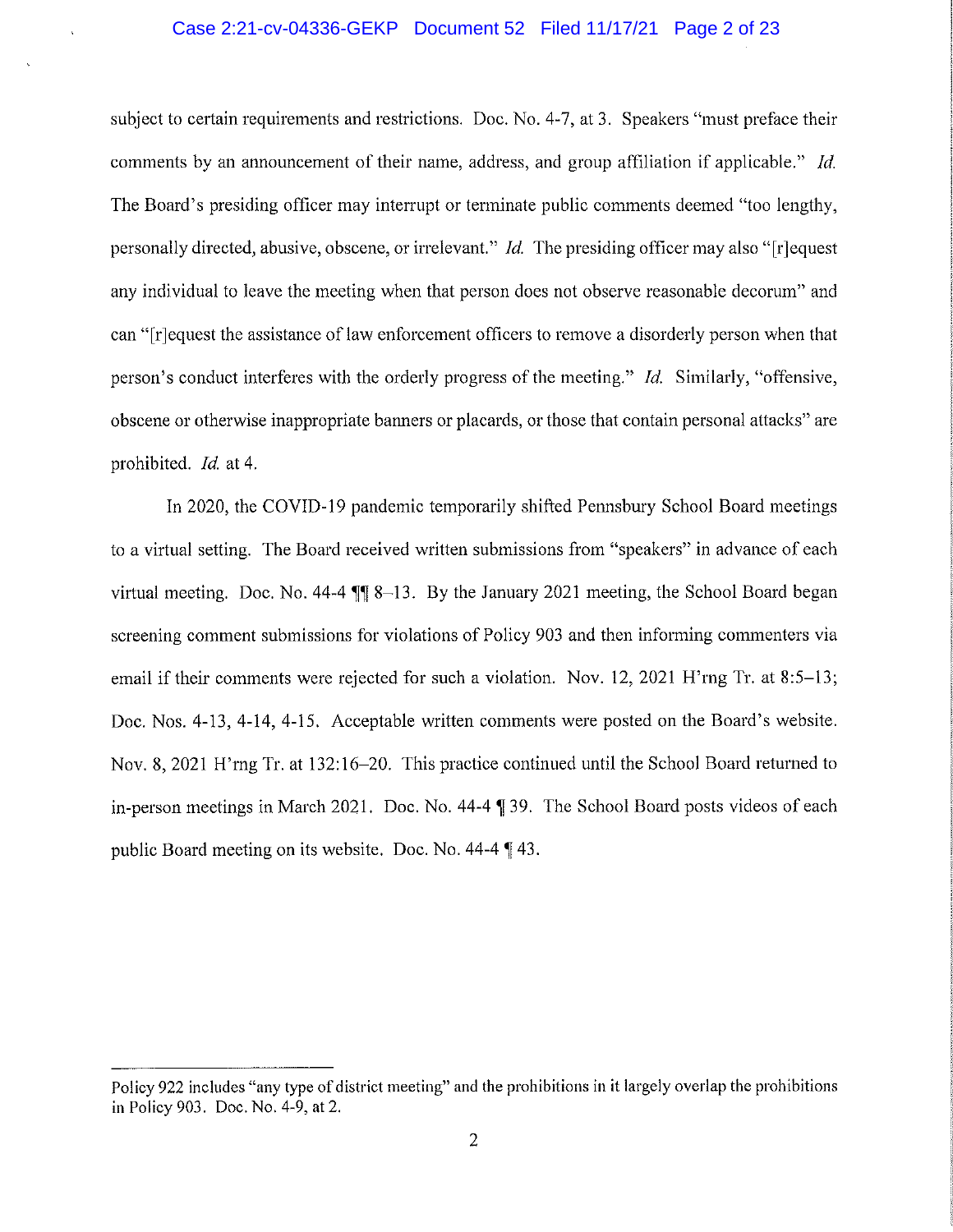#### II. **Application of School Board Policies**

Plaintiffs are four Pennsbury School Board meeting attendees whose public comments have been interrupted or terminated by Board members or designees based on Policy 903.<sup>2</sup> The parties have submitted videos of each meeting for the Court's review as part of this litigation.

In March 2021, Mr. Marshall gave a public comment without interruption. However, after the meeting video from that session was posted on the District's website, the Board decided to take the video off the website to revise certain of Mr. Marshall's comments to remove his comments the Board deemed after-the-fact to be in violation of Policy 903. Doc. No. 44-4 TV 41-42. School Board President Christine Toy-Dragoni then issued a public statement explaining that the comments were removed because they "were abusive and irrelevant to the work taking place in the Pennsbury School District." Doc. No. 4-17, at 2. Ms. Toy-Dragoni stated that "[t] he comments escalated from expressing a viewpoint to expressing beliefs and ideas that were abusive and coded in racist terms, also known as 'dog whistles.'" *Id*. She also apologized to the community for not interrupting Mr. Marshall as he was making his comments. *Id*. The Board's post-meeting actions (including the Board President's public apology) were prompted by Dr. Cherrissa Gibson, the District's Director of Equity, Diversity & Education, who, after the meeting where Mr. Marshall spoke, conferred with the Board about her views of Mr. Marshall's comments. Nov. 8, 2021 H'rng Tr. at 109:21–110:6. Two weeks after the Board-edited video was posted, it was replaced with the full, unedited version. Doc. No.  $44-4$  \le 45.

<sup>&</sup>lt;sup>2</sup> Two of the plaintiffs also submitted written comments for virtual meetings that the Board rejected for violating Policy 903. Doc. No. 44-4 [1] 27, 31. The temporary procedure of receipt and review of written comments in lieu of in-person public comments has been discontinued with the return to in-person School Board meetings. Nov. 8, 2021 H'rng Tr. at 106:14–107:2. The Court makes no comment about any future resumption of efforts to review and publish written comments, other than to observe that this ruling would have implications for such a practice.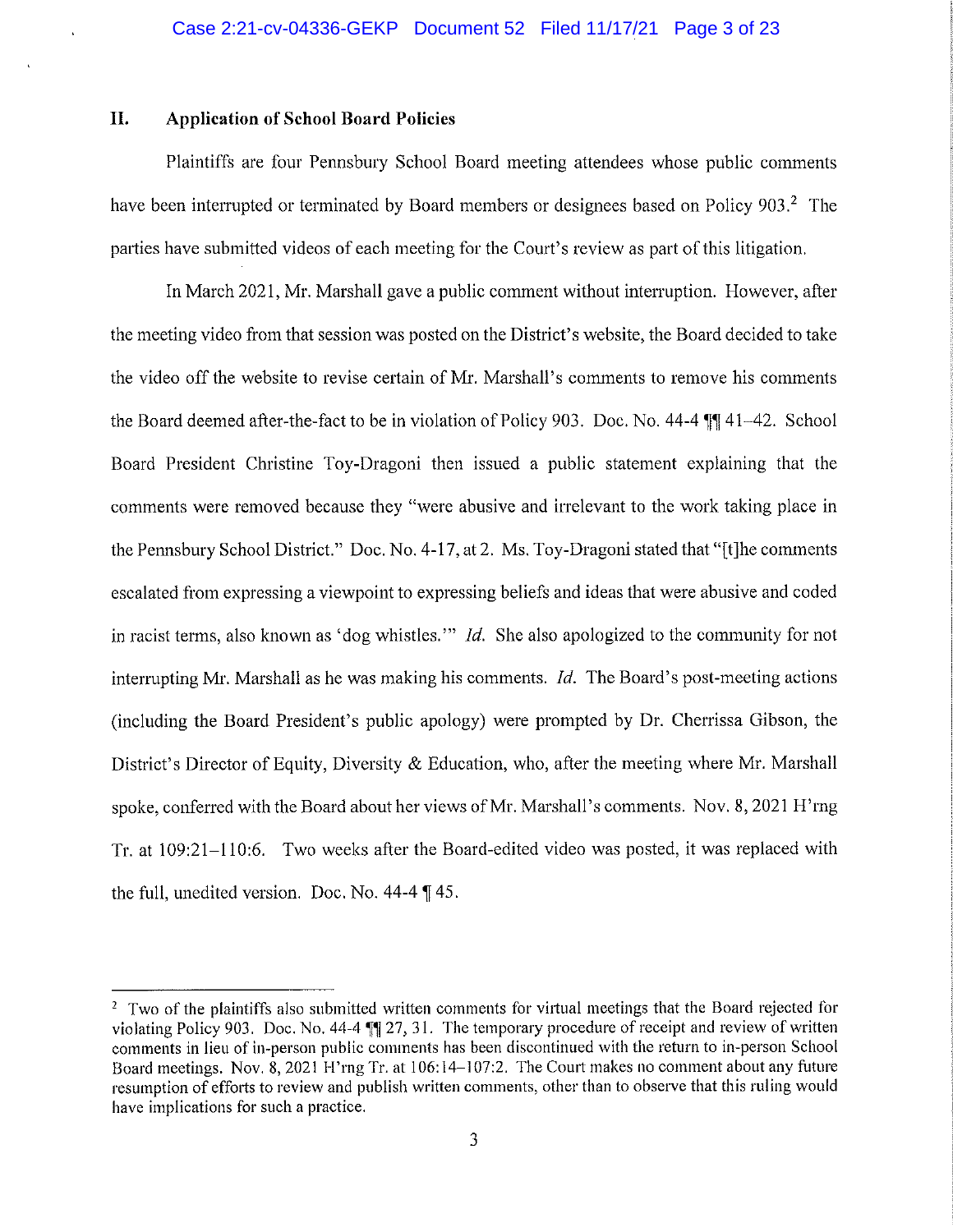## Case 2:21-cv-04336-GEKP Document 52 Filed 11/17/21 Page 4 of 23

Then, at the May 2021 Board meeting, three of the plaintiffs claimed five minutes each in order to speak: Mr. Daly, Mr. Marshall, and Mr. Abrams. *Id.* 149. The meeting agenda included a presentation on the Pennsbury School District's equity program. *Id.*  $\parallel$  46. Mr. Amuso, the School Board's Assistant Solicitor, interrupted each of Mr. Daly's, Mr. Marshall's, and Mr. Abrams's comments at the May 2021 meeting for alleged violations of Policy 903. First, Mr. Daly began by defending what the Board's representative deemed to be Mr. Marshall's "abusive" March 2021 comments. *Id.* 149(a). Mr. Amuso demanded that Mr. Daly terminate his comments because he (Mr. Amuso) considered them to also be abusive and irrelevant and thus in violation of Policy 903. Id. ¶ 50. He also interrupted Mr. Marshall's comments because Mr. Marshall referred to the equity policy using a different programmatic title rather than the Board's formal chosen title for that program/policy, and then Mr. Amuso terminated Mr. Marshall's comments as abusive and irrelevant. *Id.*  $\parallel$  52; May 20, 2021 Meeting Video at 1:47:15.<sup>3</sup> Mr. Abrams endeavored to discuss survey results for the equity policy and voiced his opposition to funding a program for the portion of respondents that reported they were unhappy, and Mr. Amuso terminated Mr. Abrams's comments as "irrelevant to diversity in education." Doc. No. 44-4 ¶¶ 49(c), 53. In each instance, Mr. Amuso shouted over the speakers during their allotted time segments, yelling "you're done!" repeatedly until the speaker left the microphone. Doc. No. 4-3  $\P$  18; Doc. No. 4-4  $\P$  27; Doc. No. 4-5 ¶  $11.<sup>4</sup>$ 

<sup>&</sup>lt;sup>3</sup> The May 20, 2021 meeting video is available at http://video.pennsburysd.org/video/553350697.

<sup>&</sup>lt;sup>4</sup> But for the implication of, and intrusion upon, the First Amendment, perhaps the shouting match between Mr. Amuso and Mr. Marshall about the name of the "equity policy" could have been best characterized as a childish willful contest of semantics or an embarrassing version of "My dog's bigger than your dog! Is not! Is so!" But it cannot be dismissed as such. Rather, it is indicative of representatives of a public entity taking the opportunity to squelch plaintiffs' views as apostasy. That behavior by members and representatives of the School Board underscores the problems inherent with a subjective interpretation of terms like "irrelevant," most especially where the School Board member or representative seems to have a personal interest in the topic at issue.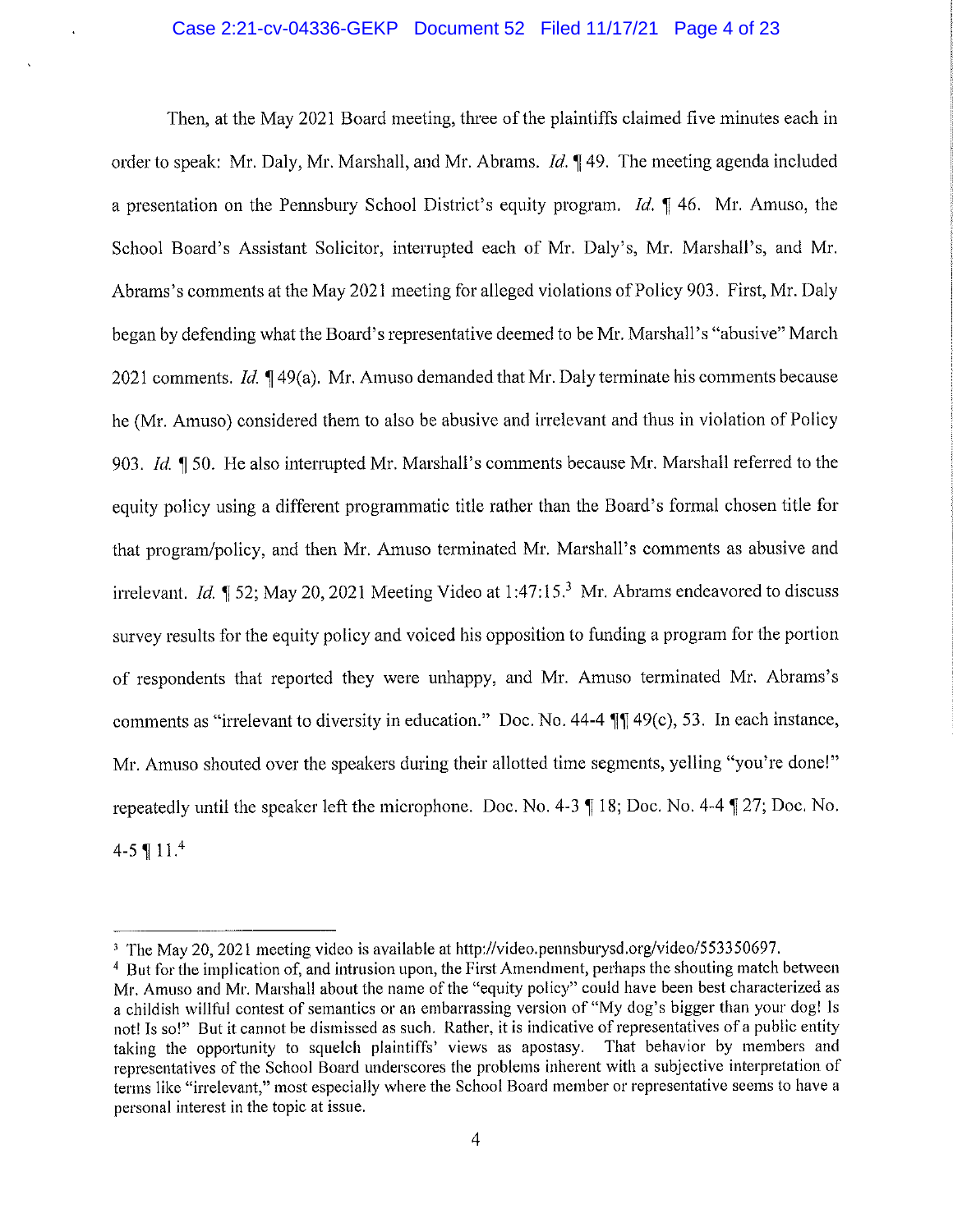## Case 2:21-cv-04336-GEKP Document 52 Filed 11/17/21 Page 5 of 23

At the June 2021 meeting, the School Board enforced the address announcement requirement by reminding speakers to state aloud their home addresses at the beginning of their remarks. Doc. No. 4-4 ¶ 29. At this meeting, Mr. Campbell criticized Policy 903 and the School Board's implementation of it. Doc. No. 4-6  $\sqrt{7}$  (a). He was able to finish his remarks, but Solicitor Michael Clarke interrupted a portion of Mr. Campbell's allotted speaking time to lecture him that personal insults or personally directed comments would lead to his comments being terminated. Id. ¶ 7(b). Mr. Abrams, Mr. Marshall, and Mr. Daly also spoke for their full five minutes. See Doc. No. 44-8.

The parties agree that the address announcement requirement has not been enforced since the June 2021 meeting. Doc. No. 44-4 | 59. However, the parties also agree that it has not been rescinded and remains part of Policy 903 as written. Nov. 8, 2021 H'rng Tr. at 127:22–128:9.

Mr. Daly, Mr. Abrams, and Mr. Campbell each spoke at the August 2021 meeting. See Doc. No. 44-9. Despite each of the three speakers making apparently personally-directed comments, none were then interrupted for violations of Policy 903. *Id.* Mr. Campbell testified in court that he observed an armed police presence at the August 2021 meeting. Nov. 8, 2021 H'rng Tr, at 15:24–16:1. At the court hearing, witnesses for the Pennsbury School District did not dispute the police presence at this meeting or the fact that Policy 922 provides for removal of speakers by law enforcement personnel. Nov. 8, 2021 H'rng Tr. at 162:22–163:5; Doc. No. 4-7, at 2.

Several of the plaintiffs have expressed under oath their concerns about being thrown out of public Board meetings as warned in the Policy or as a result of comments to that effect made by or on behalf of the Board at meetings. They testified that this has either caused them to refrain from speaking at subsequent meetings or to cabin their comments. Doc. No. 4-3  $\parallel$  21; Doc. No. 4-6 ¶ 10; Nov. 8, 2021 H'rng Tr. at 9:17-10:6, 26:7-16, 75:24-76:7.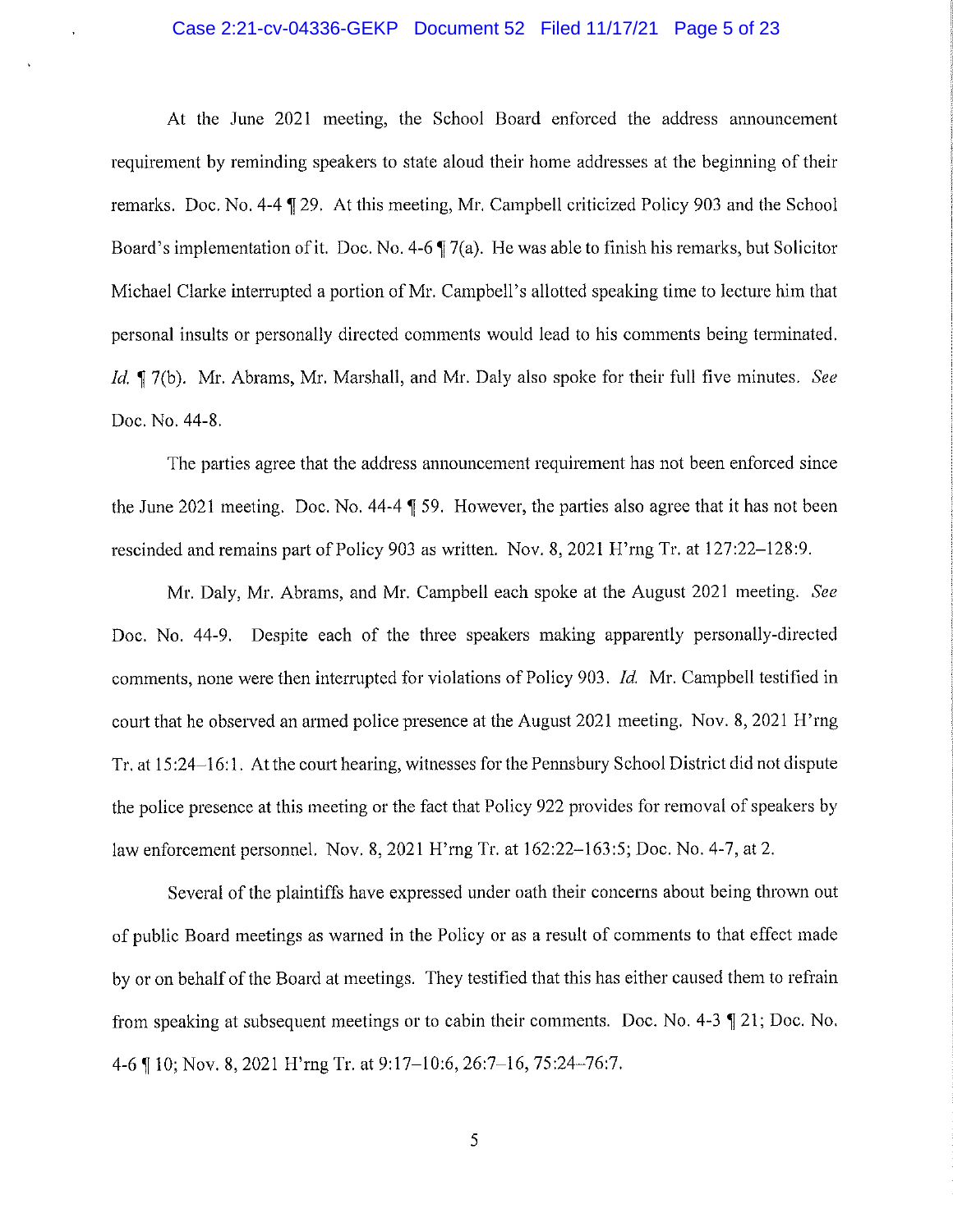## Case 2:21-cv-04336-GEKP Document 52 Filed 11/17/21 Page 6 of 23

The plaintiffs seek to enjoin the defendants (collectively, the "District") from enforcing (1) Policy 903's prohibitions of speech deemed "personally directed," "abusive," "irrelevant," "offensive," "otherwise inappropriate," or "personal attacks;"; (2) Policy 922's similar prohibitions of speech deemed "offensive," "inappropriate," "intolerant," "disruptive," and "verbally abusive" (collectively, the "Challenged Policy Terms"); and (3) Policy 903's address announcement requirement. Doc. No. 4-1, at 1.

A hearing on the preliminary injunction was held on November 8, 2021, with closing arguments presented on November 12, 2021. The next public Board meeting is scheduled for November 18, 2021.

### **LEGAL STANDARD**

The purpose of issuing a preliminary injunction is to maintain "the status quo until a decision on the merits of a case is rendered." Acierno v. New Castle Cnty., 40 F.3d 645, 647 (3d) Cir. 1994). "A preliminary injunction is an extraordinary remedy never awarded as of right." Winter v. Nat. Res. Def. Council, 555 U.S. 7, 24 (2008). "In each case, courts 'must balance the competing claims of injury and must consider the effect on each party of the granting or withholding of the requested relief." Id. (quoting Amoco Prod. Co. v. Vill. of Gambell, 480 U.S. 531, 542 (1987)).

The Court may grant a preliminary injunction only if "(1) the plaintiff is likely to succeed on the merits; (2) denial will result in irreparable harm to the plaintiff; (3) granting the injunction will not result in irreparable harm to the defendants; and (4) granting the injunction is in the public interest." P.C. Yonkers, Inc. v. Celebrations the Party Seasonal Superstore, LLC, 428 F.3d 504, 508 (3d Cir. 2005) (internal quotation marks omitted). If the first two "gateway factors are met, a court then considers the remaining two factors and determines in its sound discretion if all four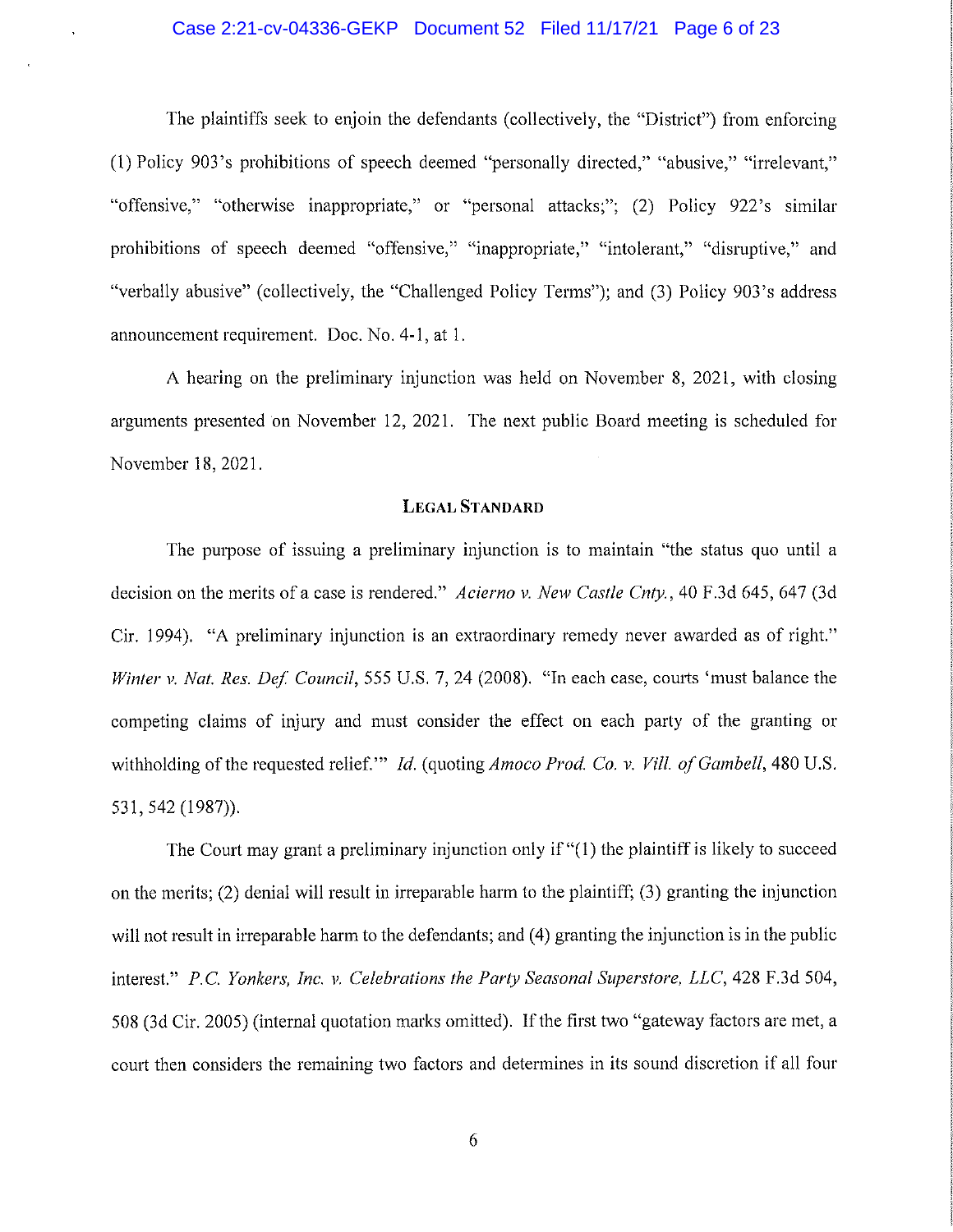factors, taken together, balance in favor of granting the requested preliminary relief." Reilly v. City of Harrisburg, 858 F.3d 173, 179 (3d Cir. 2017).

### **DISCUSSION**

The Court will examine each of the four preliminary injunction factors in turn.

#### I. Likelihood of Success on the Merits

While the moving party typically faces the burden to establish the likelihood of success on the merits, "[i]n First Amendment cases the initial burden is flipped." Greater Phila. Chamber of Com. v. City of Phila, 949 F.3d 116, 133 (3d Cir. 2020). "The government bears the burden of proving that the law is constitutional" and, as a result, "the plaintiff 'must be deemed likely to prevail' if the government fails to show the constitutionality of the law." Id. (quoting Reilly, 858) F.3d at 180).

The First Amendment protections for free speech apply to speaking at public school board meetings. City of Madison, Joint Sch. Dist. No. 8 v. Wis. Emp. Rels. Comm'n, 429 U.S. 167, 174– 75 (1976).<sup>5</sup> The parties agree that a school board meeting is a limited public forum. See Doc. No. 4-2, at 10; Doc. No. 43-1, at 6. In a limited public forum, "solontent-based restrictions are valid as long as they are reasonable and viewpoint neutral." NAACP v. City of Phila., 834 F.3d 435, 441 (3d Cir. 2016). However, "viewpoint discrimination is impermissible in any forum." Ctr. for Investigative Reporting v. Se. Pa. Transp. Auth., 975 F.3d 300, 313 (3d Cir. 2020), cert. denied sub nom. SEPTA v. Ctr. for Investigative, No. 20-1379, 2021 WL 4507651 (Oct. 4, 2021).

"Illn determining whether the State is acting to preserve the limits of the forum it has created so that the exclusion of a class of speech is legitimate, [the Supreme Court has] observed

Where speech also implicates the right to petition, "courts have generally applied Speech Clause precedent, rather than any freestanding Petition Clause doctrine." Mirabella v. Villard, 853 F.3d 641, 654 (3d Cir. 2017).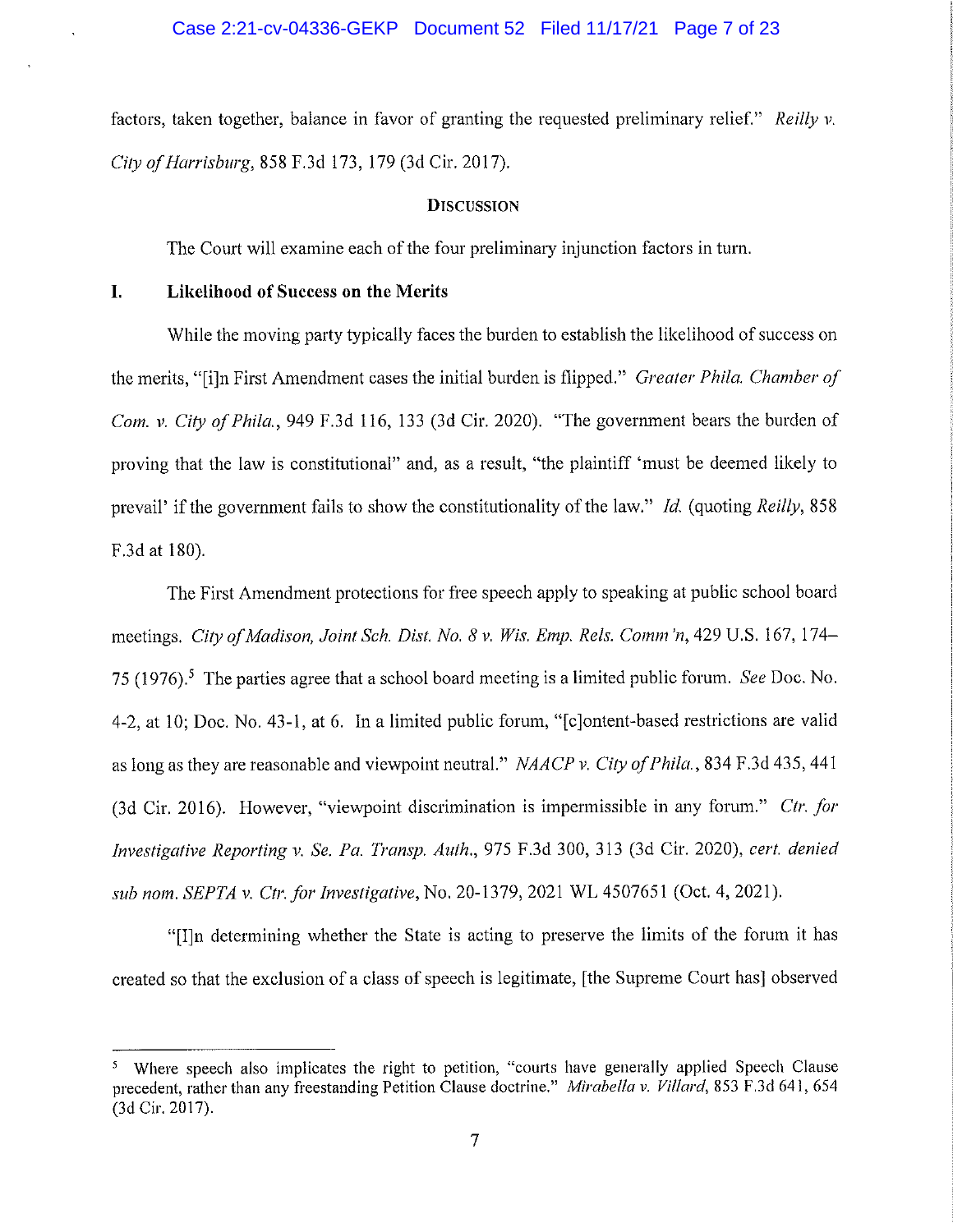## Case 2:21-cv-04336-GEKP Document 52 Filed 11/17/21 Page 8 of 23

a distinction between, on the one hand, content discrimination, which may be permissible if it preserves the purposes of that limited forum, and, on the other hand, viewpoint discrimination, which is presumed impermissible when directed against speech otherwise within the forum's limitations." Rosenberger v. Rector & Visitors of Univ. of Va., 515 U.S. 819, 829-30 (1995). "When the government targets not subject matter, but particular views taken by speakers on a subject, the violation of the First Amendment is  $\ldots$  blatant." *Id.* at 829. "The government must abstain from regulating speech when the specific motivating ideology or the opinion or perspective of the speaker is the rationale for the restriction." Id. Apropos of the case at hand, "[i]f the topic of debate is, for example, racism, then exclusion of several views on that problem is just as offensive to the First Amendment as exclusion of only one." Id. at 831.

"Giving offense is a viewpoint." Matal v. Tam, 137 S. Ct. 1744, 1763 (2017). "[Dlisfavoring ideas that offend discriminates based on viewpoint, in violation of the First Amendment." *Iancu v. Brunetti*, 139 S. Ct. 2294, 2301 (2019) (internal quotation marks omitted). A viewpoint need not be political; any form of support or opposition to an idea could be considered a viewpoint. Matal, 137 S. Ct. 1744 at 1766 (Kennedy, J., concurring in part) ("The First Amendment's viewpoint neutrality principle protects more than the right to identify with a particular side. It protects the right to create and present arguments for particular positions in particular ways, as the speaker chooses.").

The District here argues that Policies 903 and 922 are facially valid because "there is no language in either [policy] that identifies any particular viewpoint, political affiliation, etc. that is not permitted." Doc. No. 44-1, at 6. However, the plaintiffs argue that the application of the Challenged Policy Terms to interrupt or terminate their five minutes' worth of public comments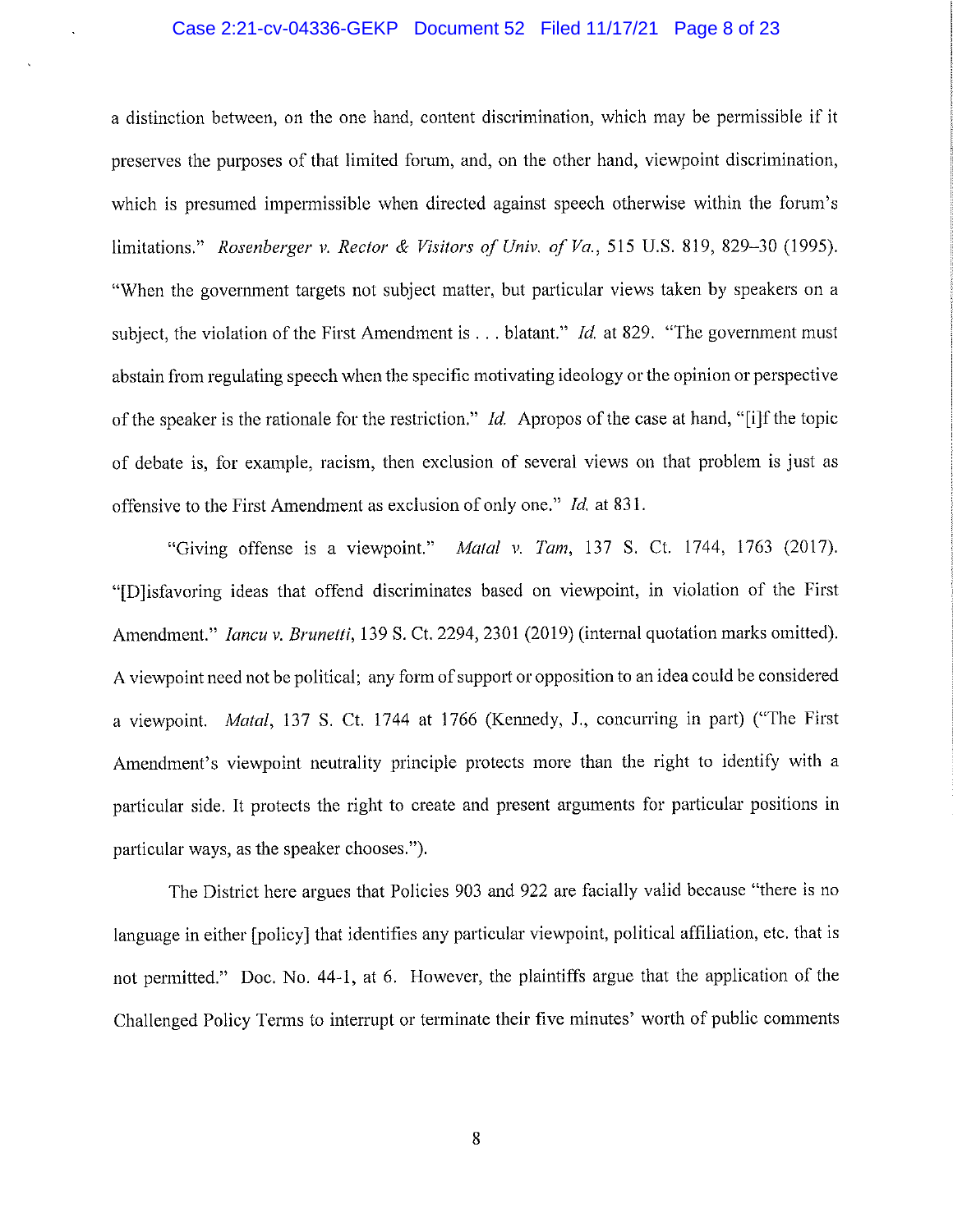## Case 2:21-cv-04336-GEKP Document 52 Filed 11/17/21 Page 9 of 23

violated their free speech rights and they argue that the terms at issue are facially invalid because they are overbroad and vague.

# A. As-Applied Challenge

The District argues that the School Board did not technically engage in viewpoint discrimination in interrupting or terminating each plaintiff's comments because each plaintiff was able to provide opinions in opposition to the same agenda items at least on a variety of occasions. The District also avers that "even assuming, arguendo, that [Mr.] Marshall had some protected speech in the video, which is expressly denied, there was no viewpoint discrimination when his comments were edited from the video." Doc. No.  $44-1$ , at  $5<sup>6</sup>$  The plaintiffs argue that the Challenged Policy Terms are unconstitutional as applied to their exercise of their rights of free speech. Doc. No. 4-2, at 14.

Public speech at school board meetings is in fact protected by the First Amendment. City of Madison, Joint Sch. Dist. No. 8, 429 U.S. at 174. And allowing a viewpoint to be offered on some occasions without interruption does not prove the policy viewpoint neutral. Indeed, selective enforcement of a policy only when a presiding officer is feeling provoked does not help to support the policy's constitutionality. See infra Section I.B.1. The School Board personnel interrupted and terminated comments deemed "personally directed" as violations of Policy 903. As Policy 903 is applied (and as confirmed by the Board's witnesses and counsel at the preliminary injunction hearing), positive and complimentary personally-directed comments supportive of Board and school employees are permitted to be expressed, but negative, challenging, or critical nersonally-directed comments are prohibited. Nov. 8, 2021 H'rng Tr. at 104:7-14, 105:1-4; Nov. 12, 2021 H'rng Tr. at 39:2-15. Likewise, those who express support for a decision by singling out

<sup>&</sup>lt;sup>6</sup> Under its shifted burden, the District provides no basis on which this Court could find that any of the plaintiffs' speech is not protected speech.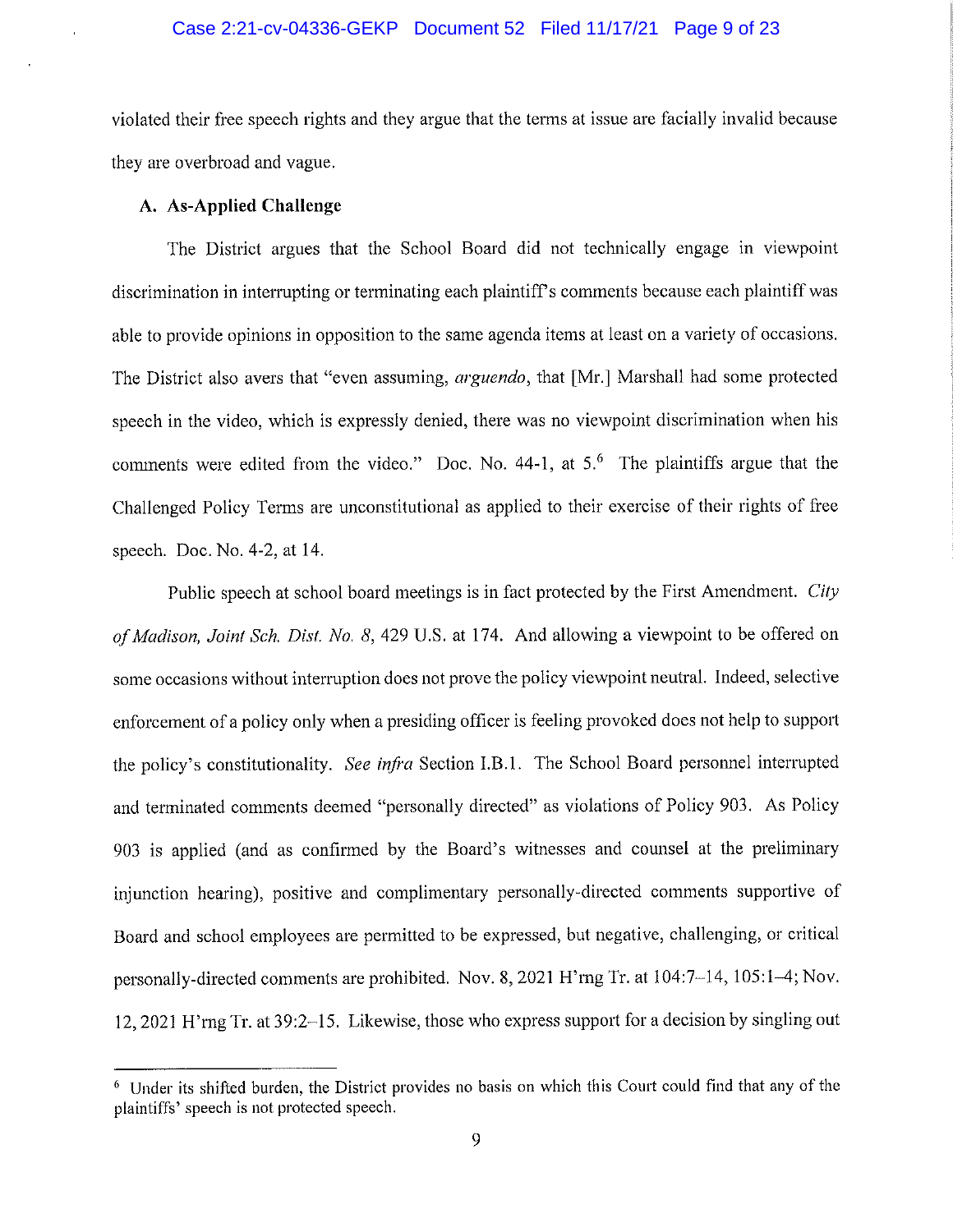## Case 2:21-cv-04336-GEKP Document 52 Filed 11/17/21 Page 10 of 23

a School Board member are welcome, but those who criticize a decision are cut off. This is viewpoint discrimination regardless of whether speakers are at other times allowed to make a verbal personal attack.

The School Board has also censored and terminated comments deemed "abusive" because they include comments deemed offensive racial stereotypes. While this Court does not address the School Board's or its employees' assessment of whether the speech was offensive or to whom, suffice it to say that the First Amendment protects offensive speakers. The Policy terms invoked to terminate the offensive comments ("abusive" and "personally directed") "prohibit speech purely because it disparages or offends." Ison v. Madison Loc. Sch. Dist. Bd. of Educ., 3 F.4th 887, 894 (6th Cir. 2021); see also Texas v. Johnson, 491 U.S. 397, 414 (1989) ("If there is a bedrock principle underlying the First Amendment, it is that the government may not prohibit the expression of an idea simply because society finds the idea itself offensive or disagreeable."). This, too, is impermissible viewpoint discrimination. The District has not carried its burden to demonstrate otherwise.

Additionally, the plaintiffs argue that, while the policy terms "irrelevant" and "disruptive" may survive a facial challenge, the District engaged in viewpoint discrimination in applying these terms to the plaintiffs' speech. Doc. No. 4-2, at 14. Mr. Amuso terminated several comments as "irrelevant," including terminating Mr. Abrams's comments solely on the basis that they were deemed by Mr. Amuso to be irrelevant. Doc. No. 44-4 ¶ 53. However, it is unclear how Mr. Abrams's comments about the District's equity survey could be considered "irrelevant" to the meeting agenda item of the District's equity policy. Mr. Amuso also interrupted Mr. Marshall's comments, stating that his comments were "irrelevant" if he (Mr. Marshall) referred to the equity policy by a different name. Id. 1 52; May 20, 2021 Meeting Video at 1:47:15. Mr. Amuso applied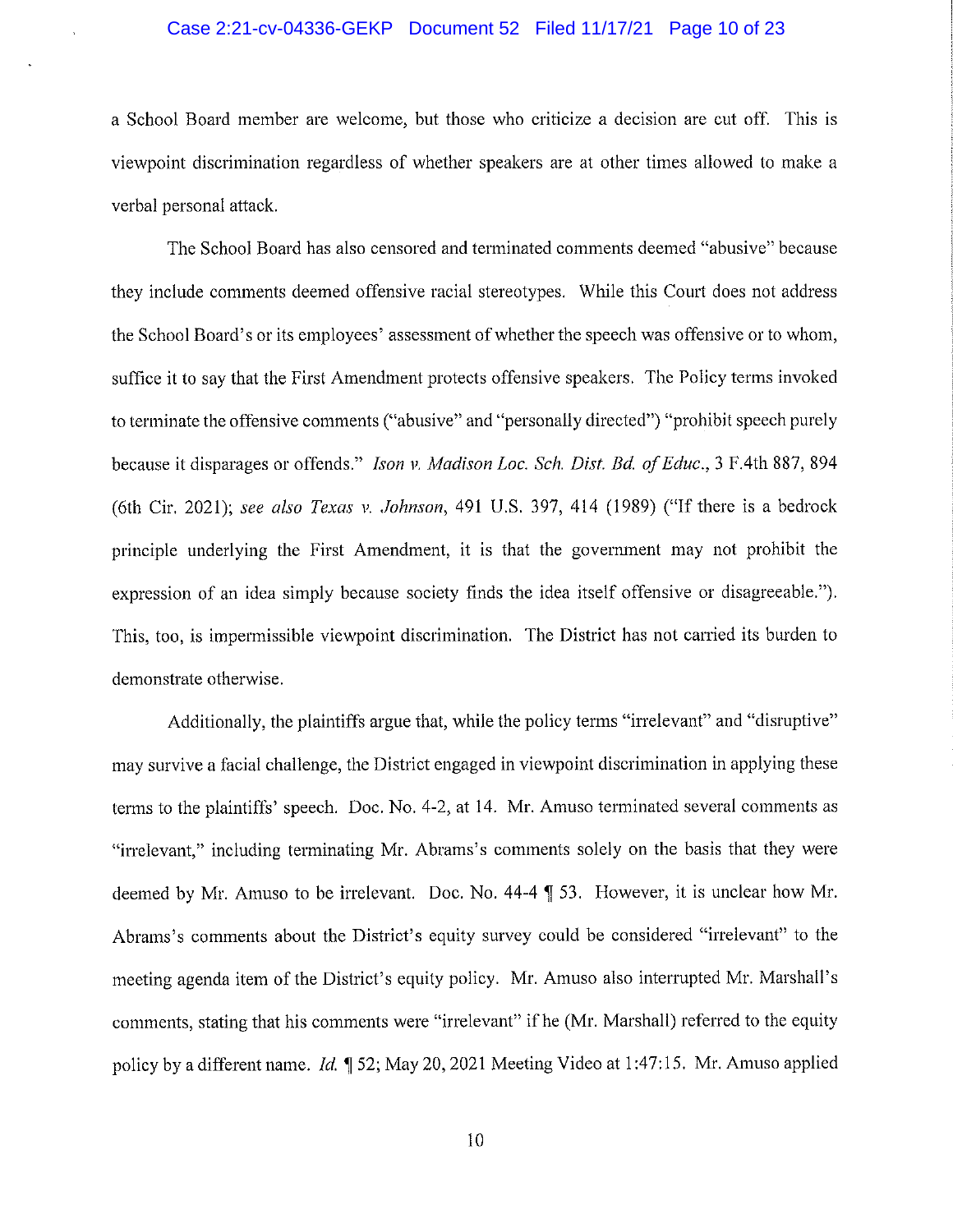## Case 2:21-cv-04336-GEKP Document 52 Filed 11/17/21 Page 11 of 23

his own (or perhaps the Board's) subjective interpretation of relevance, deeming Mr. Abrams's and Mr. Marshall's comments "irrelevant to diversity in education." *Id.* 11 52–53. Yet, it is clear that both Mr. Abrams and Mr. Marshall spoke about the equity policy, a topic plainly on the agenda. Further, the Board opened this comment period "for public comment on agenda and nonagenda items." May 20, 2021 Meeting Video at 1:37:23. The Court questions how a comment about a District policy during a period open to "non-agenda items" could be considered "irrelevant" except under a subjective interpretation of what arguments are acceptable to the Board and its representatives. The District fails to establish that its application of the term "irrelevant" does not constitute viewpoint discrimination as would be necessary to carry its shifted burden.

The plaintiffs also challenge the application of the term "disruptive." When Mr. Amuso terminated Mr. Marshall's comments at the May 2021 meeting, he informed Mr. Marshall that his comments were terminated under Policy 903 because Mr. Marshall was "being disruptive and disorderly." May 20, 2021 Meeting Video at 1:51:25. However, the District has offered no basis on which this Court could find that Mr. Marshall was being disruptive. During his May 2021 comments, as seen and heard on the video recording, Mr. Marshall did not raise his voice or speak out of turn. The plaintiffs argue that application of the term "disruptive" is applied by or on behalf of the Board in a way that effectuates viewpoint discrimination because "[a]nything [the School] Board members] don't wish to hear is 'disruptive' to their worldview." Doc. No. 4-2, at 15. Similar to the term "offensive," the term "disruptive" reaches constitutionally-protected speech when it is applied to ideas being expressed. Because the evidence shows that the School Board applied the term "disruptive" to disruptive *ideas* rather than disruptive *conduct*, this too constitutes viewpoint discrimination.

Therefore, the District has not met its burden to show that the as-applied challenge is unlikely to succeed on the merits.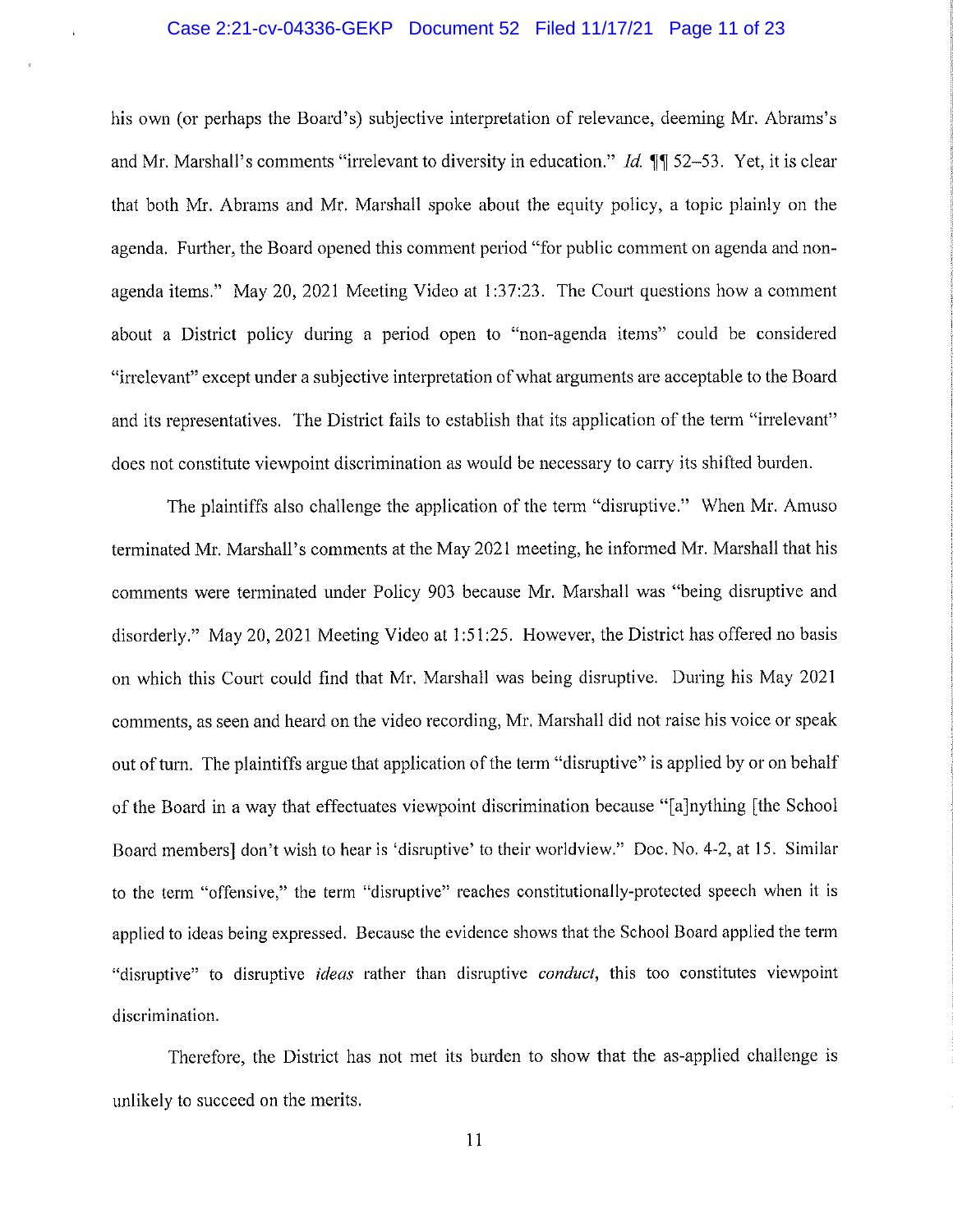# **B.** Facial Challenge

The plaintiffs also challenge the following terms as unconstitutionally vague and overbroad: "personally directed," "abusive," "offensive," "otherwise inappropriate," "personal attack," "inappropriate," and "intolerant." Doc. No. 4-2, at 15–17.

## 1. Vagueness

A policy is unconstitutionally vague "if it fails to provide people of ordinary intelligence a reasonable opportunity to understand what conduct it prohibits." Adams Outdoor Advert. Ltd. P'ship by Adams Outdoor GP, LLC v. Pa. Dep't of Transp., 930 F.3d 199, 205 (3d Cir. 2019) (quoting Hill y. Colorado, 530 U.S. 703, 732 (2000)). "Although there is no requirement of narrow tailoring in a nonpublic for limited public forum, the State must be able to articulate some sensible basis for distinguishing what may come in from what must stay out." Minnesota Voters All. v. *Mansky*, 138 S. Ct. 1876, 1888 (2018). While some degree of discretion in how to apply a given nolicy is necessary, "that discretion must be guided by objective, workable standards" to avoid the moderator's own beliefs shaping his or her "views on what counts" as a policy violation. Id. at 1891. "The need for specificity is especially important where, as here, the regulation at issue is a 'content-based regulation of speech. The vagueness of such a regulation raises special First Amendment concerns because of its obvious chilling effect on free speech." Sypniewski v. Warren Hills Reg'l Bd. of Educ., 307 F.3d 243, 266 (3d Cir. 2002) (quoting Reno v. ACLU, 521 U.S. 844, 871-72 (1997)).

Policies 903 and 922 are vague because they are irreparably clothed in subjectivity. What may be considered "irrelevant," "abusive," "offensive", "intolerant," "inappropriate" or "otherwise inappropriate" varies from speaker to speaker, and listener to listener. For example, the District argues that, as applied, the "personally directed" element also requires one of the other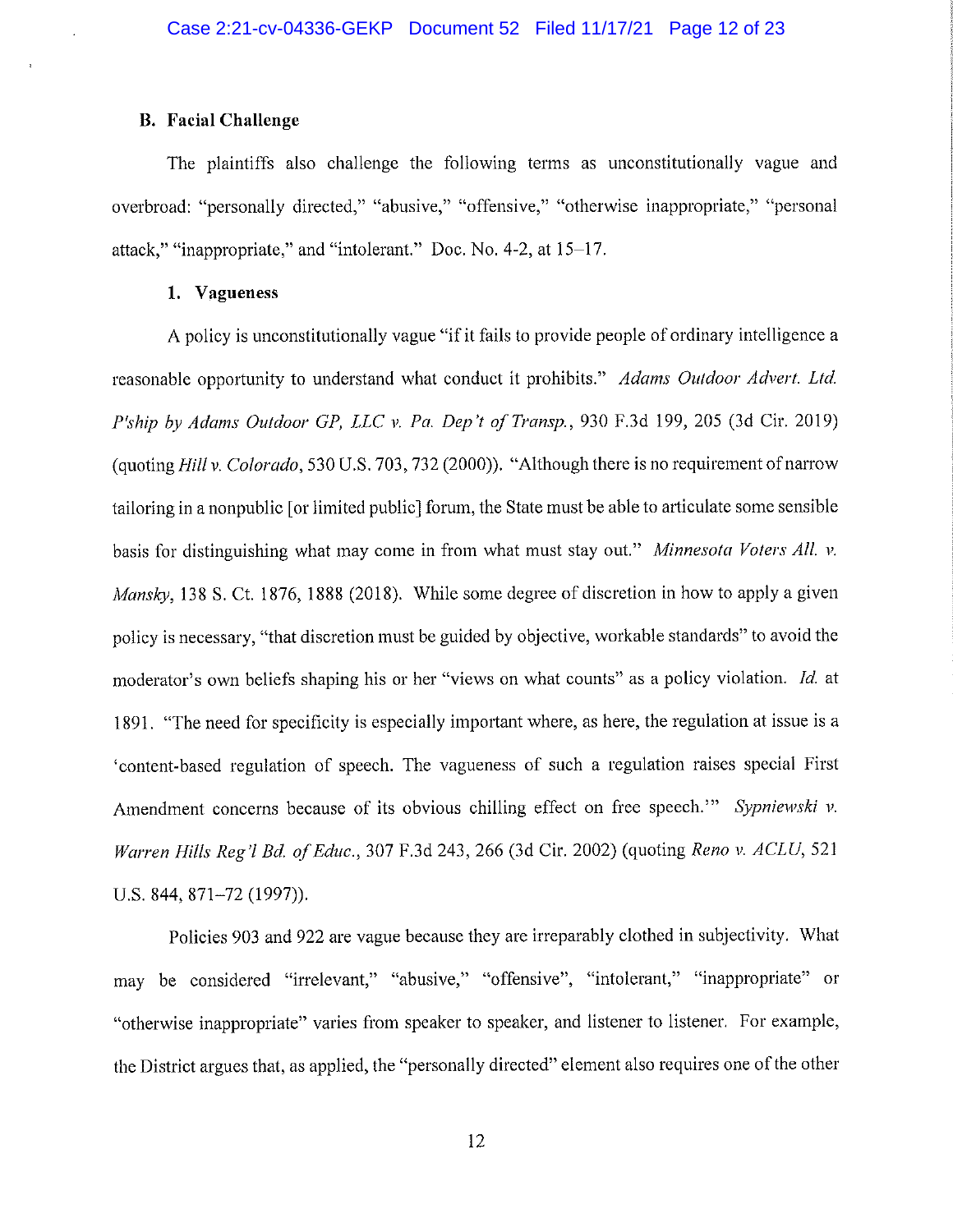## Case 2:21-cv-04336-GEKP Document 52 Filed 11/17/21 Page 13 of 23

elements such as "abusive" or "offensive", yet the text of neither policy makes such a distinction or pairing. Nov. 12, 2021 H'rng Tr. at 40:12-41:4; see also Doc. Nos. 4-7 & 4-9. While the District's counsel contends that the lack of such a connection requiring "personally directed" plus another element "might just be a grammatical error," Nov. 12, 2021 H'rng Tr. at 40:25–41:4, this excuse only further confirms the vagueness of the policies. Even if a reasonable reading did require a personally directed "plus" comment (which it does not), the adjacent terms such as "abusive" and "irrelevant" are also vague. Calling for a School Board member's resignation, for example, is "personally-directed" and could be considered "irrelevant" to an underlying issue or problem, but it could also be considered highly relevant to the School Board member's role in creating or failing to address or solve the issue or problem.

In parsing out these subjective terms, the School Board has presented no examples of guidance or other interpretive tools to assist in properly applying Policies 903 and 922 to public Policy 922 expressly requires the development of "administrative guidelines" comments. implementing this policy" including "examples of conduct/behavior that is in violation of this policy," yet the District has not developed such guidelines. Doc. No. 4-9, at 2; Nov. 8, 2021 H'rng Tr. at 167:4–12. The District presents no evidence of "objective, workable standards" to guide the presiding officer's exercise of discretion. Mansky, 138 S. Ct. at 1891. Allowing little more than the presiding officer's own views to shape "what counts" as irrelevant, intolerant, abusive, offensive, inappropriate, or otherwise inappropriate under the policies openly invites viewpoint discrimination. Ctr. for Investigative Reporting, 975 F.3d at 316.<sup>7</sup> "[T] he lack of structure and

<sup>&</sup>lt;sup>7</sup> The Court also notes that the policies do not provide authority for the School Board to delegate the presiding officer role to a neutral party. See Doc. No. 4-7. Policy 903 appears to envision that the School Board President will serve as the presiding officer, stating "The Board President will call speakers to the microphone in order according to the sign-in sheet."  $Id$ , at 4. The Assistant Solicitor is not listed as a School Board member. See https://go.boarddocs.com/pa/psbr/Board.nsf/Public (accessed Nov. 15, 2021).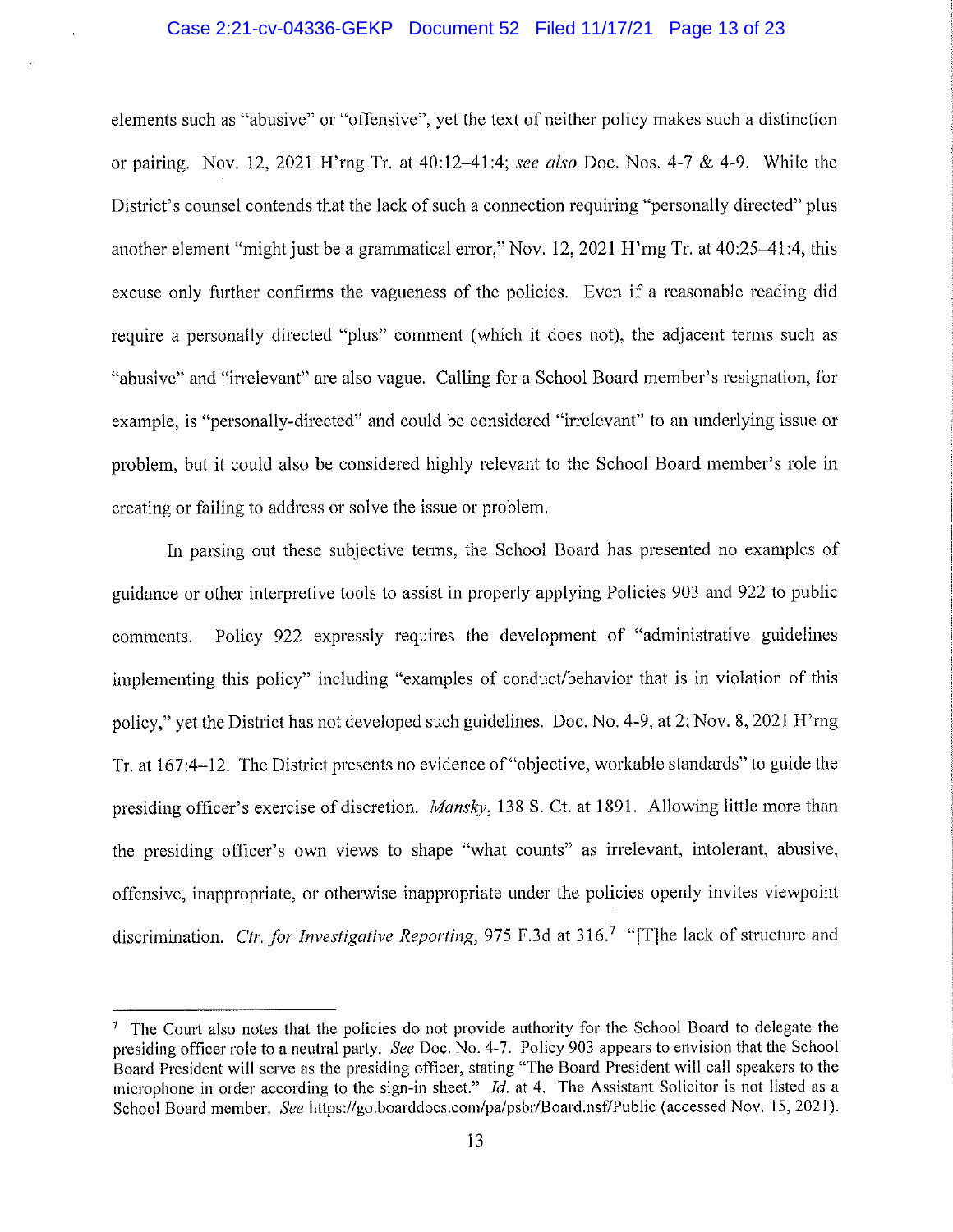## Case 2:21-cv-04336-GEKP Document 52 Filed 11/17/21 Page 14 of 23

clear policies governing the decision-making process creates a real risk that it may be arbitrarily applied." Id. at 317. Therefore, Policies 903 and 922 are not "capable of reasoned application" and the District has not demonstrated its likelihood of success on the facial challenge. Mansky, 138 S. Ct. at 1892.

### 2. Overbreadth

The Court will also address the overbreadth challenge as an additional basis for the plaintiffs' likelihood of success on the merits. "[V] agueness and overbreadth [are] logically related and similar doctrines." Kolender v. Lawson, 461 U.S. 352, 358 n.8 (1983). "A regulation of speech may be struck down on its face if its prohibitions are sufficiently overbroad—that is, if it reaches too much expression that is protected by the Constitution." Sypniewski, 307 F.3d at 258.

"[A] policy can be struck down only if no reasonable limiting construction is available that would render the policy constitutional." Sypniewski, 307 F.3d at 259. Further, the Third Circuit Court of Appeals has "adopted a 'more hesitant application,' of the overbreadth doctrine within public schools." J.S. ex rel. Snyder v. Blue Mt. Sch. Dist., 650 F.3d 915, 935 (3d Cir. 2011) (quoting Sypniewski, 307 F.3d at 259). School boards are unlike other deliberative legislative bodies because children regularly attend their meetings. Doe v. Indian River Sch. Dist., 653 F.3d 256, 280 (3d Cir. 2011). However laudable the desire to be conscientious when it comes to adult behavior as may be witnessed by children, $<sup>8</sup>$  the School Board cannot hide behind the possible</sup> presence of children to justify an unconstitutional policy. The burden to demonstrate that a policy is facially constitutional still rests on the School Board as the party opposing a preliminary injunction in a First Amendment context.

Yet it was Mr. Amuso, as the Assistant Solicitor, who enforced Policy 903 at the May 2021 meeting. Nov. 8, 2021 H'rng Tr. at 82:18-21, 116:14-25.

<sup>&</sup>lt;sup>8</sup> The Court does not doubt that the School Board members have earnestly held views about what children should be learning. It is the reality that others have other views that prompts this case.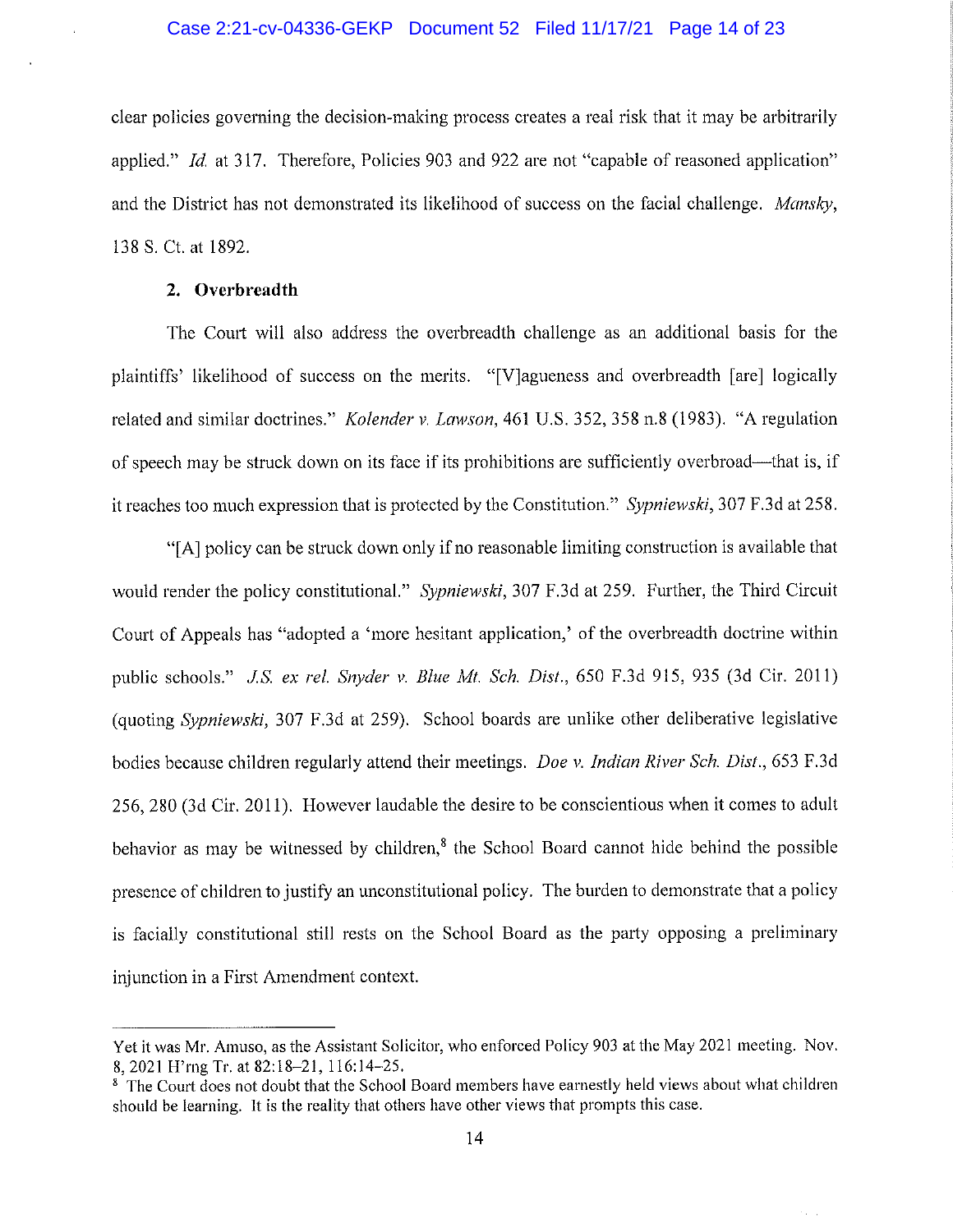## Case 2:21-cv-04336-GEKP Document 52 Filed 11/17/21 Page 15 of 23

The policies here are overbroad because they prohibit a broad array of constitutionally protected speech. The policies prohibit speech that is "offensive," which the Supreme Court has specifically held is an unconstitutional restriction on protected speech. *Iancu*, 139 S. Ct. at 2301; see also Street v. New York, 394 U.S. 576, 592 (1969) ("It is firmly settled that under our Constitution the public expression of ideas may not be prohibited merely because the ideas are themselves offensive to some of their hearers."). The Supreme Court has also found the term "abusive" overly broad in other contexts, reaching conduct outside the "fighting words" category of unprotected speech. Gooding v. Wilson, 405 U.S. 518, 525 (1972). The phrases "intolerant," "inappropriate" and "otherwise inappropriate" would appear to thwart even more protected speech than "abusive."

The School Board presents no persuasive argument in support of the constitutionality of these terms. For example, the School Board acknowledges that a taxpayer's opinions on hiring and firing school employees are relevant to its business. Nov. 8, 2021 H'rng Tr. at 141:4–7. However, the provision prohibiting "personally directed" comments must, under any reasonable interpretation, prohibit such commentary. The District Solicitor's comments during the December 2020 public meeting confirm this interpretation: Mr. Clarke stated that if someone "begin[s] to talk about 'the criminal behavior of this department' or 'how incompetent this one is,' that begins to violate our policy." Doc. No. 4-4  $\P$  18.

By characterizing criticism of a District employee's possible wrongful conduct or competence as "personally directed" or "abusive", the District itself demonstrates the overbreadth of its policy. An opinion that a school employee is incompetent in performing school duties or violating the law governing the performance of the employee's duties is in fact relevant to the purpose of the limited public forum and presents a viewpoint against which the School Board may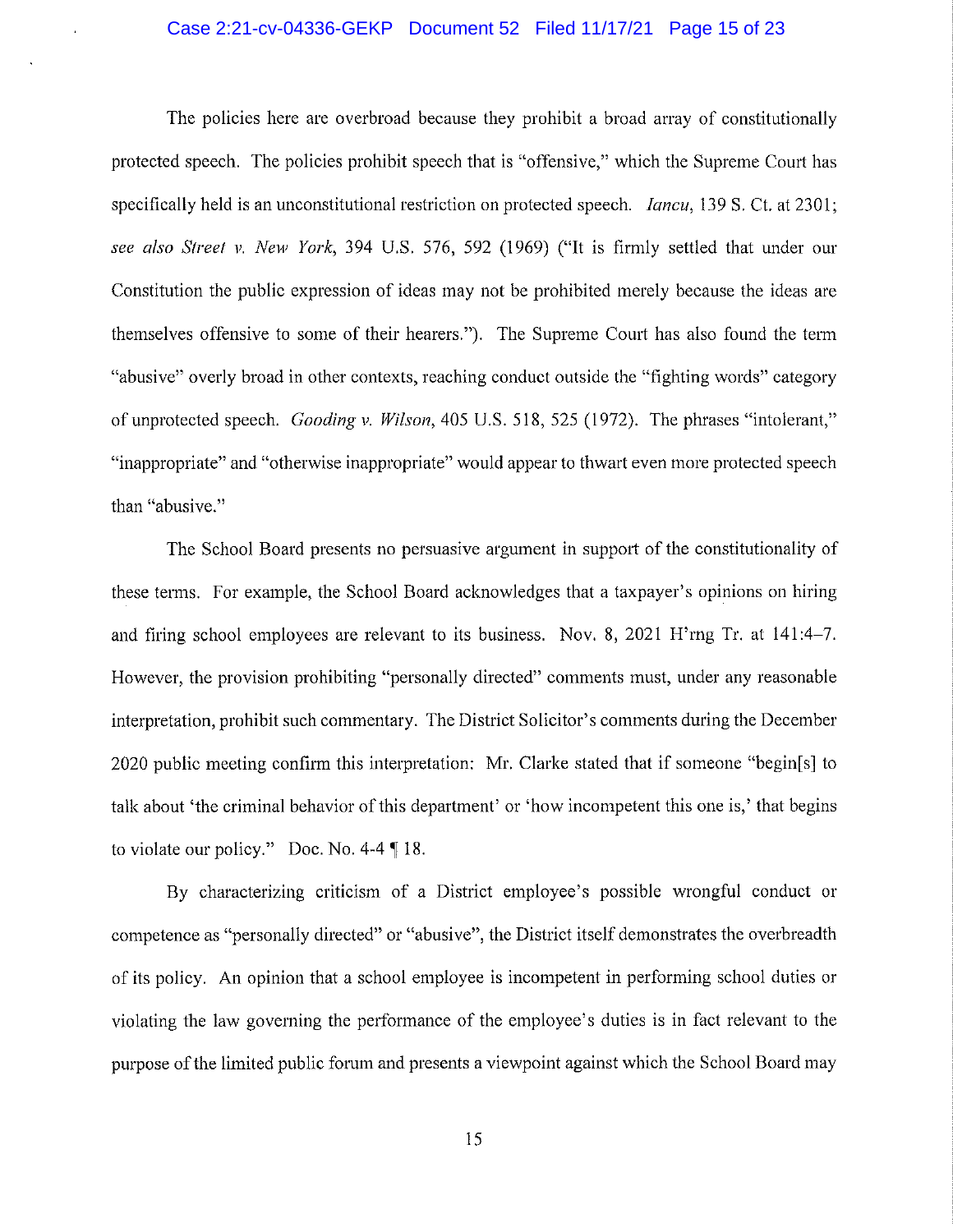## Case 2:21-cv-04336-GEKP Document 52 Filed 11/17/21 Page 16 of 23

not discriminate. While the School Board could sensibly prohibit personal attacks not related to the School Board's business (e.g., criticizing a school employee's personal relationships, accent or preferred home decor), Policies 903 and 922 contain no limiting language to support this interpretation as a reasonable one for purposes of overbreadth analysis. The Challenged Policy Terms reach too much protected speech under any reasonable interpretation of the language of the policies themselves.

Therefore, the District also fails to show that the Challenged Policy Terms are likely constitutional under the overbreadth analysis.

## C. Address Announcement Requirement

The plaintiffs argue that the address announcement provision is facially invalid because of its chilling effect on protected speech. "Being potentially forced to state their home address when speaking out on controversial issues weighs on Plaintiffs' minds, and inhibits their desire to keep speaking out for fear of reprisal by those who do not tolerate their points of view." Doc. No. 4-2, at 8–9. The District generally does not argue in support of the address announcement requirement, instead asserting that it has not been enforced since the June 2021 meeting.

The right to free speech also encompasses the right to refrain from speaking. Janus v. AFSCME, 138 S. Ct. 2448, 2463 (2018). Compelled speech is subject to the same analysis as prohibitions from speaking. Riley v. Nat'l Fed'n of the Blind of N.C, Inc., 487 U.S. 781, 796–97 (1988). As discussed above, school board meetings are a limited public forum where restrictions need only be reasonable and viewpoint-neutral. However, the District provides no argument in support of forcing speakers to state their home address. While the right to speak at Pennsbury School Board meetings is limited to students, employees, and residents within the District, requiring the speaker to announce their specific home address is an unreasonable restriction. Each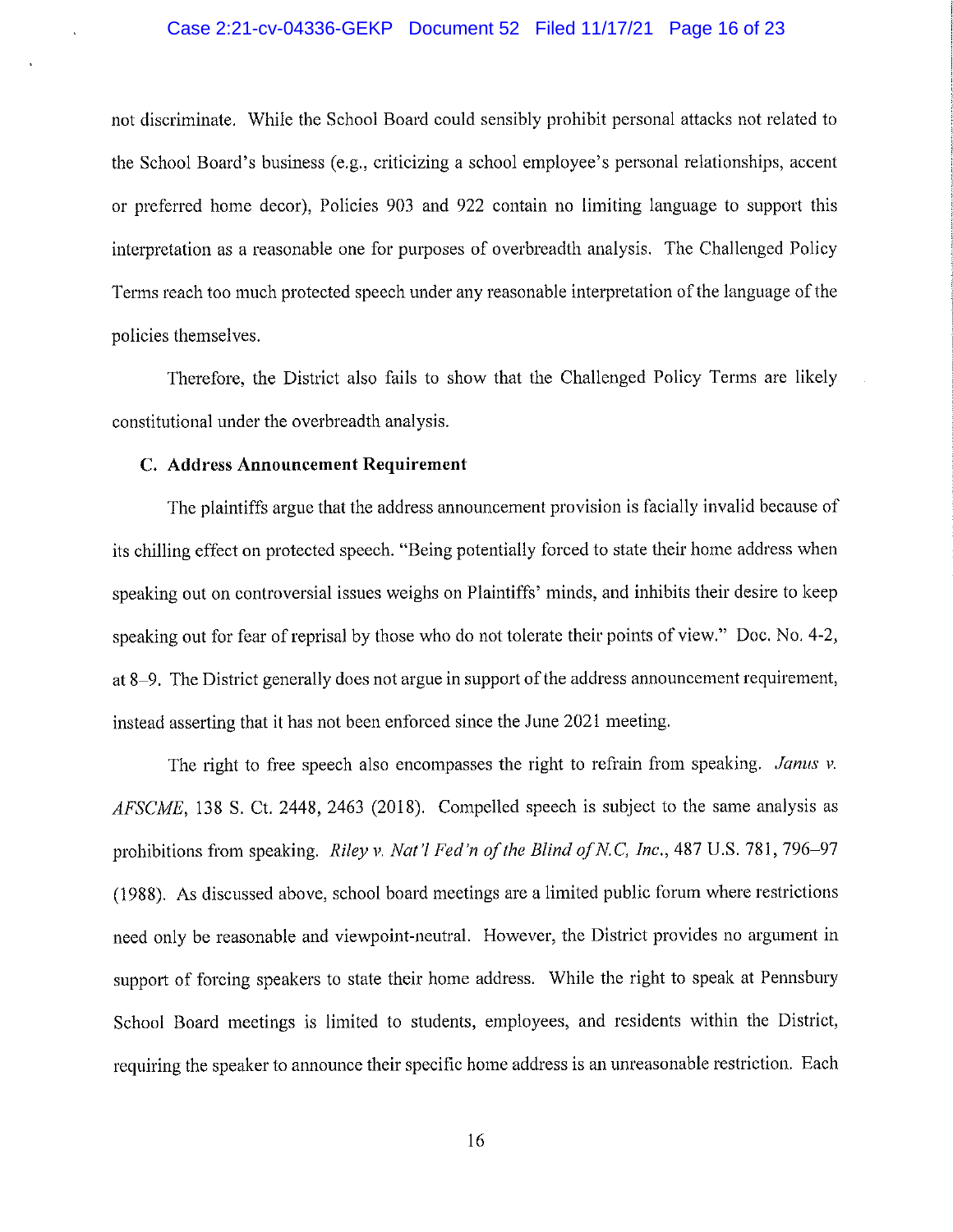## Case 2:21-cv-04336-GEKP Document 52 Filed 11/17/21 Page 17 of 23

speaker's address can be collected when they sign up for their speaking slot. Doc. No. 4-7, at 2. And in meetings besides the June 2021 meeting, speakers have simply provided their township when signing in and speaking. Doc. No. 4-5  $\P$  13; Nov. 8, 2021 H'rng Tr. at 128:5–9. In contrast, the chilling effect of being forced to announce to all present one's actual home address before speaking on a hotly-contested issue is clear.

Therefore, the School Board has not met its burden to demonstrate that it is likely to succeed on the merits with regard to either the Challenged Policy Terms or the address announcement requirement in Policies 903 and 922.

#### II. Risk of Irreparable Harm to Plaintiffs

Next, the plaintiffs must demonstrate that there is a risk of irreparable harm absent a preliminary injunction. "If the government cannot establish that the law is constitutional, the challenger must still demonstrate irreparable harm, though that is generally presumed where the moving party's freedom of speech right is being infringed." Greater Phila. Chamber of Com., 949 F.3d at 133. "The loss of First Amendment freedoms, for even minimal periods of time, unquestionably constitutes irreparable injury." Elrod v. Burns, 427 U.S. 347, 373 (1976).

The District argues that this particular case does not present a risk of irreparable harm because the plaintiffs continued speaking at various School Board meetings after their comments were interrupted or terminated for violations of Policy 903. Doc. No. 44-1, at 9. They argue that any alleged harm is "speculative" and that the plaintiffs lack any evidence to support claims of chilled speech. Id. at 10.

The Court recognizes that the plaintiffs spoke again at the meetings for which video records were supplied after the invocations of Policy 903, including some quite heated comments at the August 2021 meeting that went uninterrupted. See, e.g., Doc. No. 44-9, at 1:52:10. Indeed, Mr.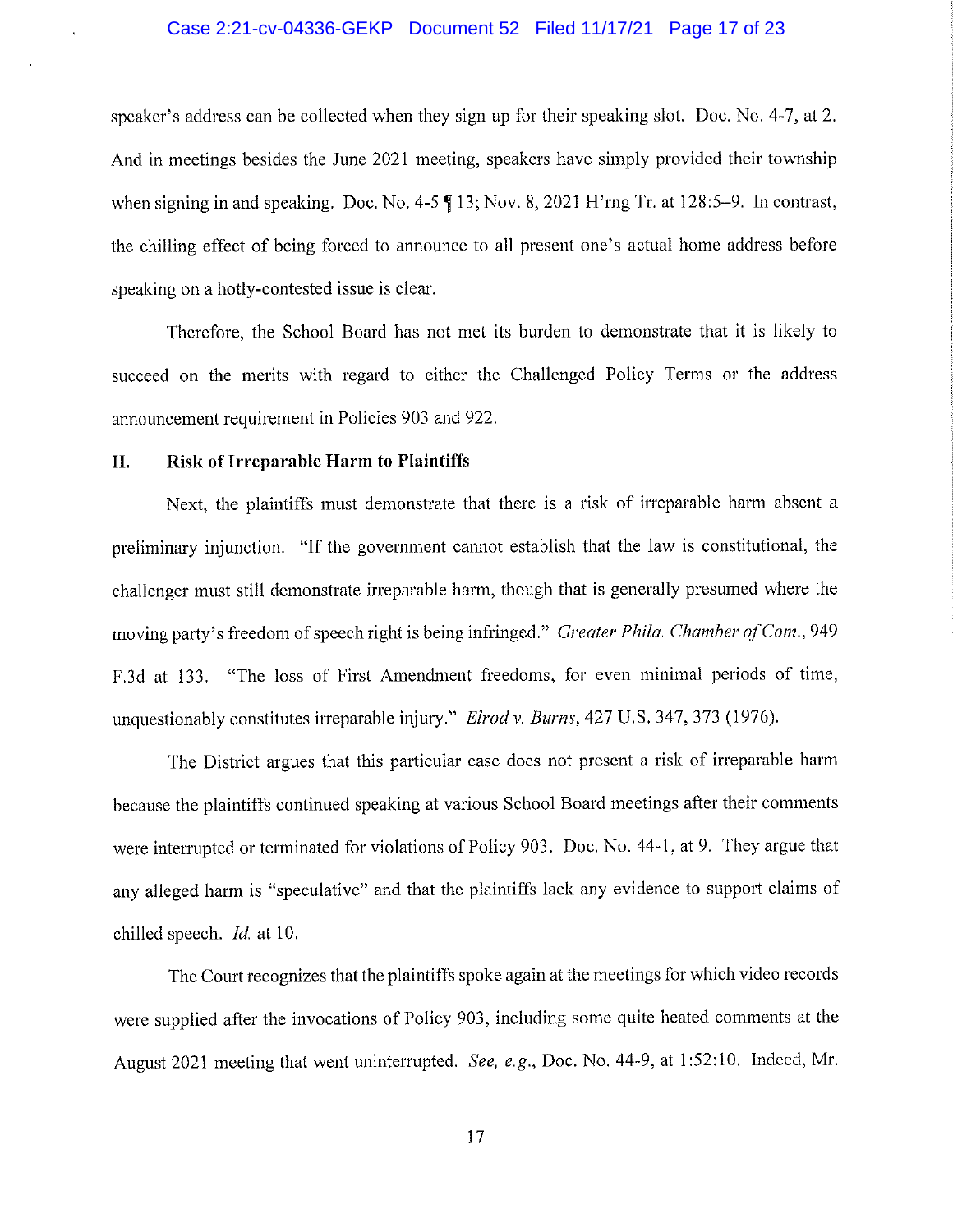## Case 2:21-cv-04336-GEKP Document 52 Filed 11/17/21 Page 18 of 23

Daly openly admits that he has at times "tested the boundaries" of the policies since the May 2021 meeting. Doc. No.  $4-5 \nvert 12$ .

Here, however, the past is prologue. The School Board has stated that it will continue to enforce the policies in the future by arguing that its members and representatives believe the policies are necessary to prevent undesirable use of the five-minute periods. The School Board even hyperbolically predicts that refraining from enforcement would "undoubtedly" lead to violence. Doc. No. 44-1, at 11. Given that the School Board has vigorously defended its applications of Policy 903 thus far and admits no wrongdoing, a future meeting certainly raises the spectre of more interruptions and terminations of speech based on Policy 903. Mr. Marshall testified that the possibility of such terminations has already chilled his speech because he is conflict averse. Nov. 8, 2021 H'rng Tr. at  $75:22-76:7$ . The Court considers this testimony credible, particularly in light of the presence of armed police officers and of security guards and the threat of removal from school property in front of fellow community members. Because any "loss of First Amendment freedoms, for even minimal periods of time, unquestionably constitutes irreparable injury," the Court finds that there is risk of irreparable injury to plaintiffs if the Challenged Policy Terms are not enjoined. *Elrod*, 427 U.S. at 373.

There is also risk of irreparable harm in allowing the address announcement requirement to stay on the books. The District argues that the requirement has not been enforced since June 2021. The plaintiffs do not dispute this. However, the District has provided no justification for its decision to invoke the requirement at the June 2021 meeting and has not stated to the public that the requirement will not be enforced in the future. Nov. 8, 2021 H'rng Tr. at 127:22-128:9 (acknowledging that no announcement regarding the relaxation of the address announcement requirement has been made). Because forcing speakers to announce their home address before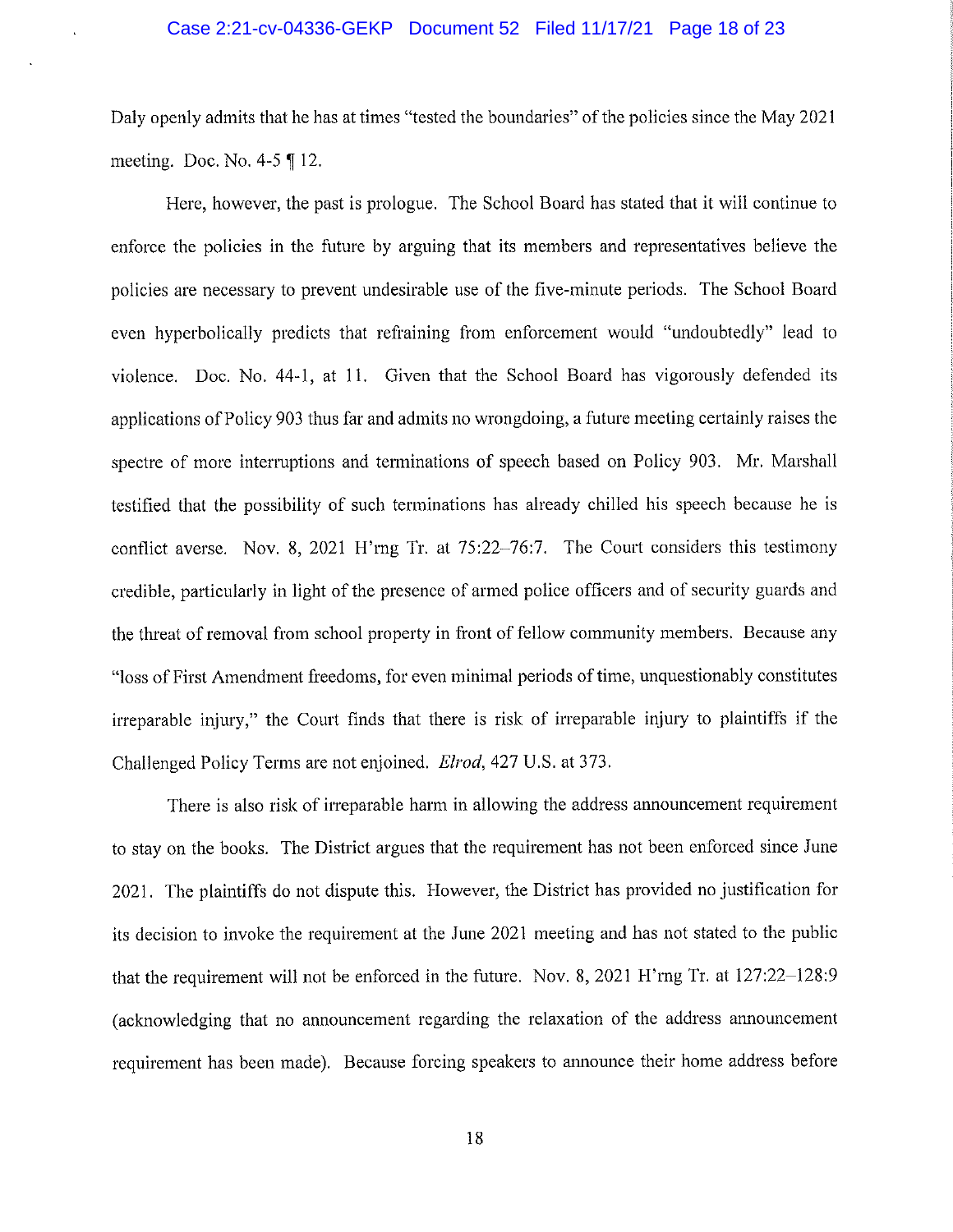## Case 2:21-cv-04336-GEKP Document 52 Filed 11/17/21 Page 19 of 23

public comment is likely to chill speech, the plaintiffs have demonstrated that allowing the address announcement requirement to stay on the books raises a risk of irreparable harm.

#### III. Risk of Irreparable Harm to Defendants

The District argues that granting the preliminary injunction with respect to the prohibitions in Policies 903 and 922 raises a risk of irreparable harm to it because the preliminary injunction would effectively convert the School Board meetings from a limited public forum to a public forum and could lead to violence. The Court finds these arguments deliberatively provocative and unconvincing.

First, the District argues that "if the Court grants this relief, members of the public will be permitted to make obscene, irrelevant and personal attacks against anybody for 5 minutes during school board meetings." Doc. No. 44-1, at 11. Not so. The plaintiffs do not challenge the prohibition on "obscene" comments or the "reasonable decorum" requirement in their motion for a preliminary injunction.<sup>9</sup> Removal of the term "irrelevant" raises the biggest risk of reducing the effectiveness of public comment, but the District itself sets whether a comment period is open to agenda or non-agenda items. The five-minute time limit on each comment remains in place and the instances where Policies 903 and 922 have been applied each involved speech related to agenda items. The Court finds that the risk of speakers going too far afield in a five-minute time period appears minimal and is outweighed by the risk of free speech infringement.

<sup>&</sup>lt;sup>9</sup> At the preliminary injunction hearing, Mr. Amuso opined that accusing a School Board member of a financial crime was "obscene." Nov. 8, 2021 H'rng Tr. at 100:14-25. While not specifically at issue in this preliminary injunction motion, the Court reminds the District and its solicitors that the Supreme Court has defined the term "obscene" in a limited manner. See Miller v. California, 413 U.S. 15, 24 (1973) (defining obscene speech or materials as those "which, taken as a whole, appeal to the prurient interest in sex, which portray sexual conduct in a patently offensive way, and which, taken as a whole, do not have serious literary, artistic, political, or scientific value"). As the Court reminded counsel during the hearing, accusations of criminality can more likely trigger defamation laws rather than obscenity standards.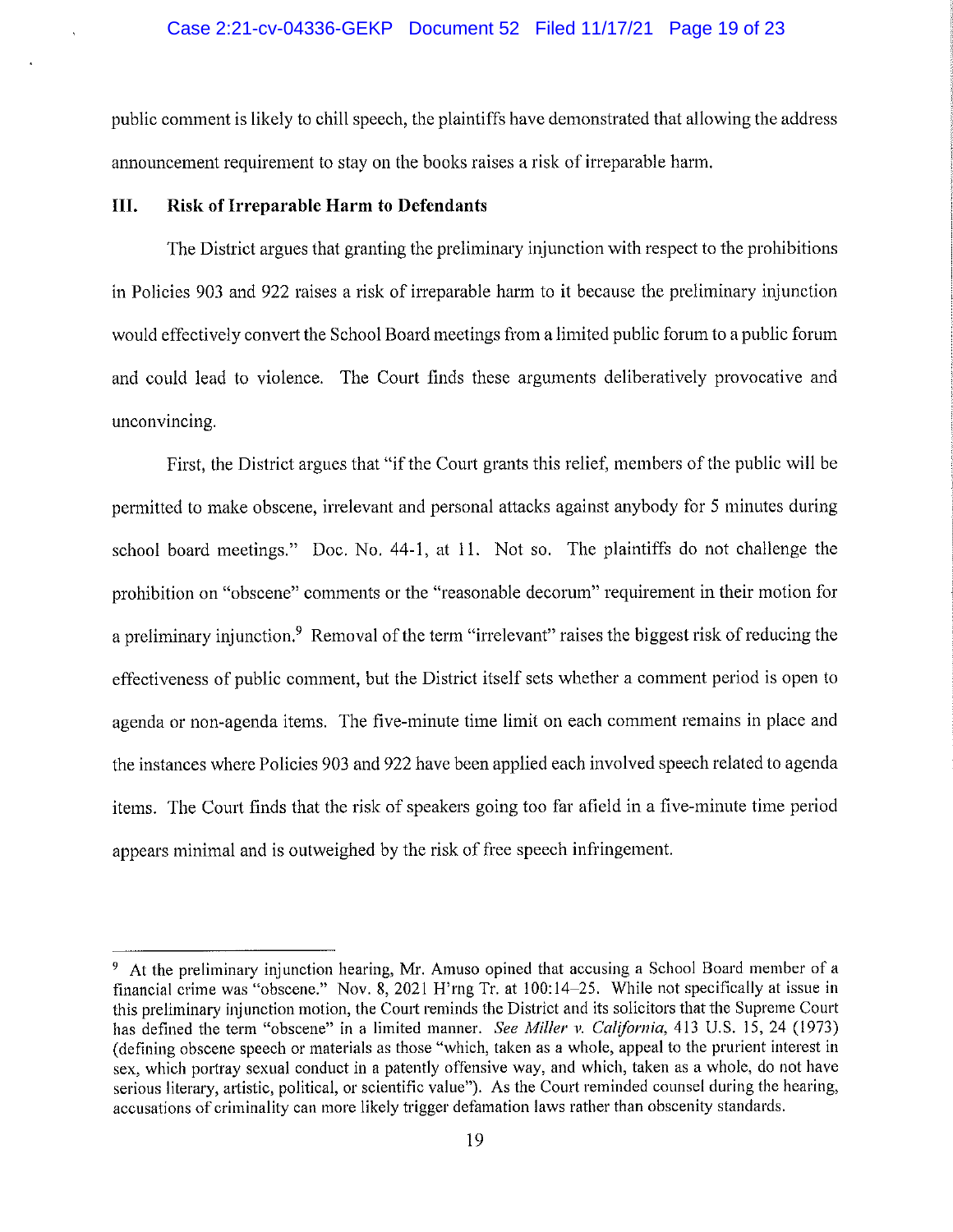## Case 2:21-cv-04336-GEKP Document 52 Filed 11/17/21 Page 20 of 23

Second, the District suggests that "it could also be argued that any such relief would be an infringement of the District's First Amendment rights to discuss school business only during these meetings." Doc. No. 44-1, at 11. It is unclear how this point "could be argued" because the District provides no further analysis. The District does not explain how government speech rights could be First Amendment rights. See Pleasant Grove City, Utah v. Summum, 555 U.S. 460, 467 (2009) ("The Free Speech Clause restricts government regulation of private speech; it does not regulate government speech."). To the extent the District seeks to maintain a limited public forum, the analysis above addresses the concern about irrelevant uses of the five-minute speaking periods.

Third, the District argues that "allowing such speech would undoubtedly lead to violence, etc., which does not occur now as a result of the limited application of Policies 903 and 922 by the District." Doc. No. 44-1, at 11. However, the District provides no evidence to support its assessment that the requested relief would "undoubtedly" cause "violence, etc." In fact, the Court doubts it very much. The primary instances in which speakers became heated at the school board meetings at issue here involved yelling by Board representatives and/or the application of Policy 903 to force speakers to leave the microphone. It is possible that the requested injunctive relief could actually *decrease* the risk of violence at the meetings by preventing these verbal altercations over the disputed invocations of the Policy. The plaintiffs also do not challenge the portion of Policy 922 that requires notification of law enforcement if "any individual threatens harm or makes inappropriate physical contact with another individual." Doc. No. 4-9, at 1. Given that the requested relief does not remove the prohibition of "obscene" comments, the "reasonable decorum" requirement, or the requirement to notify law enforcement of threats, the District does not present convincing evidence that the injunctive relief would meaningfully change the threat of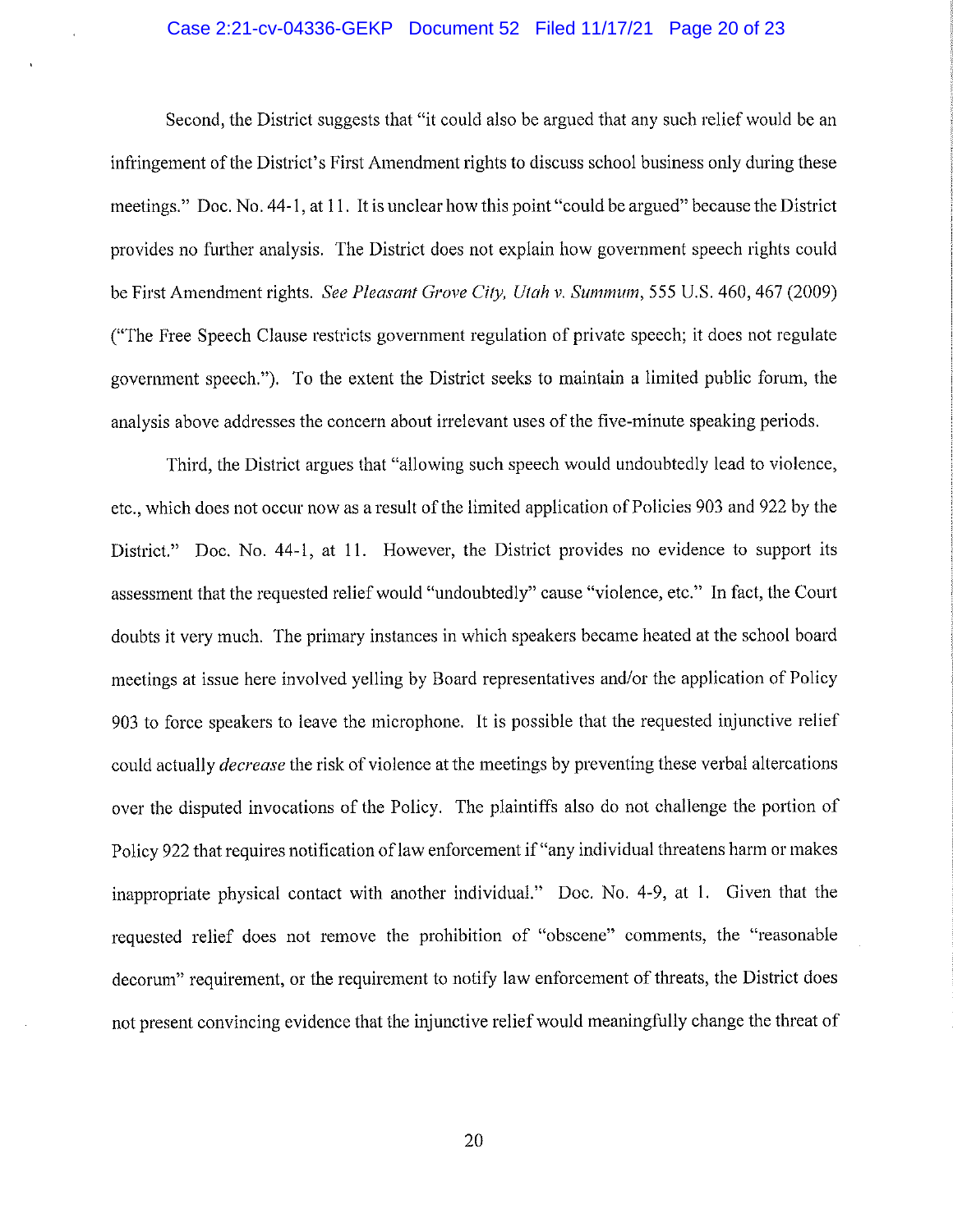violence from its current level.<sup>10</sup> The Court agrees that there can be reasonable restraint, and the remaining portions of Policies 903 and 922 serve this purpose.<sup>11</sup>

The District does not maintain that the address announcement requirement is necessary to prevent harm and has, in fact, decided not to enforce it since June 2021. Therefore, the Court does not view the requested injunction against enforcement of the address announcement requirement as likely to cause the District any harm.

#### IV. **Public Interest**

Lastly, the District asserts the same concerns regarding "unfettered" use of the five-minute periods and violence to argue that granting the public injunction would not promote the public interest. Doc. No. 44-1, at 11. However, "the enforcement of an unconstitutional law vindicates no public interest." K.A. v. Pocono Mt. Sch. Dist., 710 F.3d 99, 114 (3d Cir. 2013). If the movant demonstrates a likelihood of success on the merits, "the public interest leans even more toward granting the injunction." Novartis Consumer Health, Inc. v. Johnson & Johnson-Merck Consumer Pharms. Co., 290 F.3d 578, 597 (3d Cir. 2002).

Because the District has failed to demonstrate a likelihood of success on the merits, the preliminary injunction will serve the public interest by protecting First Amendment free speech rights. Am. Freedom Def. Initiative v. SEPTA, 92 F. Supp. 3d 314, 330 (E.D. Pa. 2015) (noting that "many courts have held that there is a significant public interest in upholding First Amendment

<sup>&</sup>lt;sup>10</sup> To the extent the District continues to maintain that Policy 922 is not really intended for School Board meetings, this ruling does not prevent the District from adding the same language from Policy 922 to Policy 903 regarding notification of law enforcement when individuals threaten harm or make inappropriate physical contact.

<sup>&</sup>lt;sup>11</sup> The plaintiffs alternatively propose that the Court "impose a limiting construction on the terms 'irrelevant' and 'disruptive' to limit their application to speakers who are addressing matters wholly unrelated to school board business or whose manner of speech—not viewpoint—is likely to cause public disorder or interfere with others' rights to speak." Doc. No. 4-2. The Court finds this approach unnecessary because the remaining policy requirements (the prohibition on "obscene" speech, the "reasonable decorum" requirement, and the notification of law enforcement of threats or physical harm) can achieve this goal.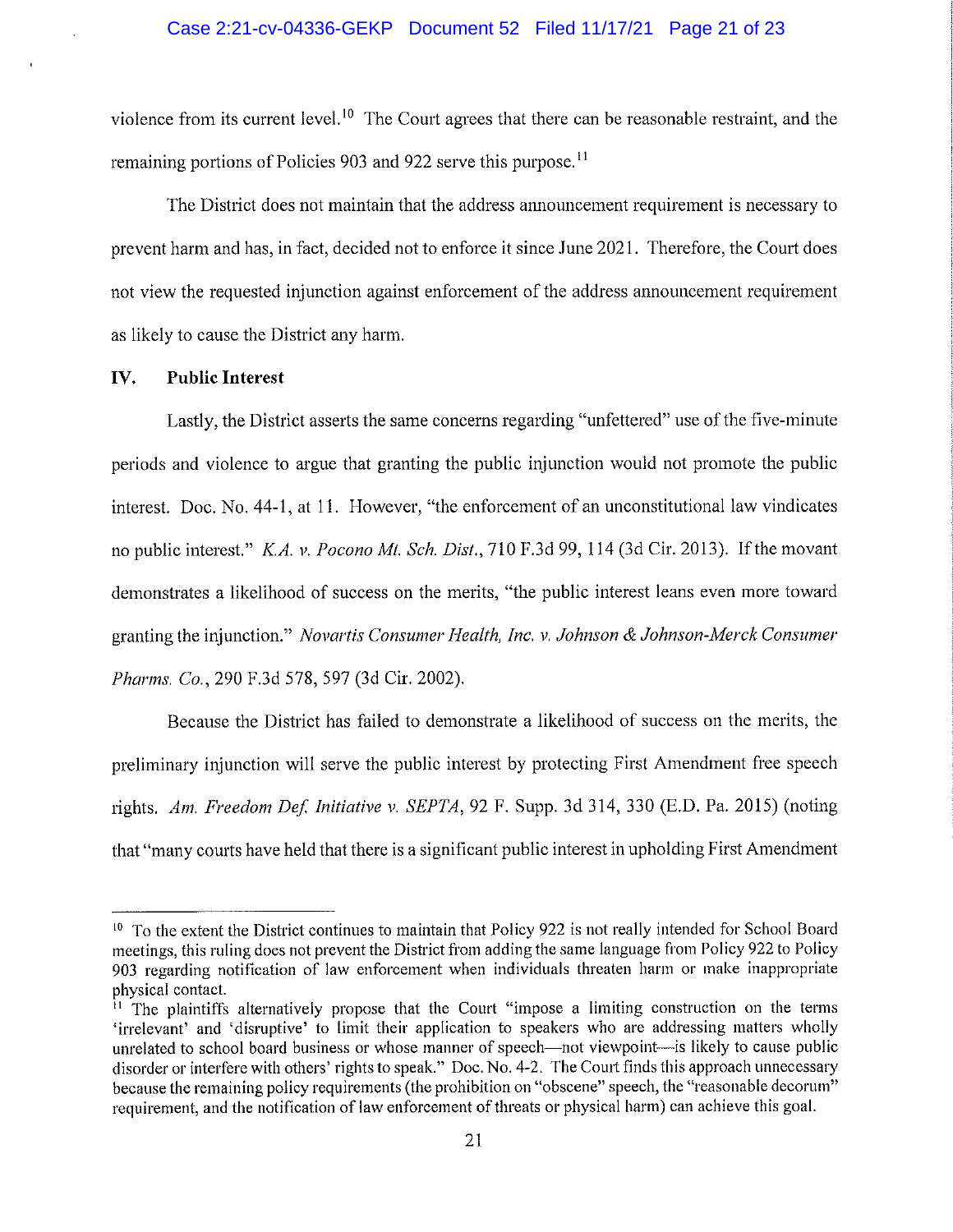principles"); Monroe v. Houston Indep. Sch. Dist., 419 F. Supp. 3d 1000, 1008-10 (S.D. Tex. 2019) (finding that a preliminary injunction against a similar school board policy prohibiting "offensive or derogatory remarks" promoted the public interest).

#### $\mathbf{V}$ . **Bond Requirement**

Because the Court will grant the preliminary injunction, it is necessary to determine whether a bond requirement should be set. Federal Rule of Civil Procedure 65(c) states that "[t]he court may issue a preliminary injunction . . . only if the movant gives security in an amount that the court considers proper to pay the costs and damages sustained by any party found to have been wrongfully enioined or restrained." However, the Third Circuit Court of Appeals has recognized that "an extremely narrow exception exists 'when complying with the preliminary injunction raises no risk of monetary loss to the defendant." Zambelli Fireworks Mfg. Co. v. Wood, 592 F.3d 412, 426 (3d Cir. 2010) (quoting *Hoxworth v. Blinder, Robinson & Co., Inc.*, 903 F.2d 186, 210 (3d Cir. 1990)). "In noncommercial cases, the court should consider the possible loss to the enjoined party together with the hardship that a bond requirement would impose on the applicant." Temple Univ. v. White, 941 F.2d 201, 219 (3d Cir. 1991) (internal quotation marks omitted). This "exception involves a balance of the equities of the potential hardships that each party would suffer as a result of a preliminary injunction. Where the balance of these equities weighs overwhelmingly in favor of the party seeking the injunction, a district court has the discretion to waive the Rule 65(c) bond requirement." Elliott v. Kiesewetter, 98 F.3d 47, 60 (3d Cir. 1996).

The plaintiffs argue that the Court should waive the Rule 65(c) bond requirement because complying with the preliminary injunction raises no risk of monetary loss to the defendants and the balance of the equities weighs in their favor. Doc. No. 4-2, at 18–19 (citing Zambelli Fireworks *Mfg. Co.*, 592 F.3d at 426). The District does not request a bond. There is no evidence of risk of